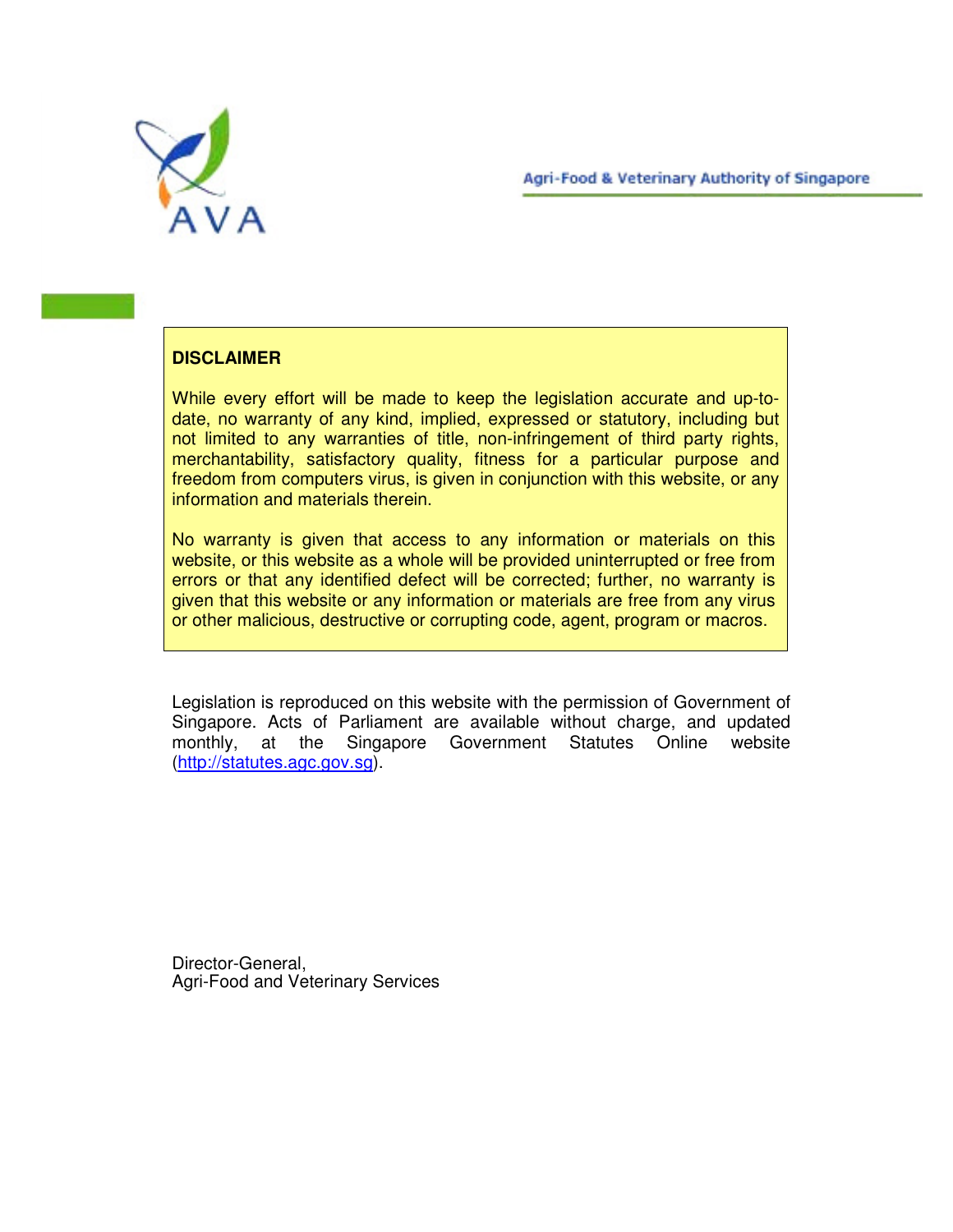Requested version was 18 Oct 2005; Closest available version is 01 Apr 2003; Generated on 18 Oct 2005 10:39:02(GMT+8).

**Front Page** Front Page / Arrangement of Provisions / Actual Provisions ]

# **WHOLESOME MEAT AND FISH ACT**

# **(CHAPTER 349A)**



An Act to regulate the slaughtering of animals and the processing, packing, inspection, import, distribution, sale, transhipment and export of meat products and fish products and for matters connected therewith.

**[10th December 1999]**

**Arrangement of Provisions** [ Jump to: Front Page / Arrangement of Provisions / Actual Provisions]

**PART I**

PRELIMINARY

1 Short title

2 Interpretation

3 Administration of Act and appointment of officers, etc. 4 Identification card to be produced

# **PART II**

CONTROL OF IMPORT, EXPORT AND TRANSHIPMENT OF MEAT PRODUCTS AND FISH **PRODUCTS** 

5 Prohibition of import, export or transhipment of meat products or fish products without licence

6 Prohibition of import, export or transhipment of meat products or fish products without permit

7 Application for licences and permits and renewal of licences

8 Suspension and revocation of licences and permits

9 Appeals

10 Inspection of meat products and fish products upon import or prior to export

# **PART III**

LICENSING OF SLAUGHTER-HOUSES, PROCESSING ESTABLISHMENTS AND COLD **STORES** 11 Slaughter of animals to be carried out at licensed slaughter-houses or premises permitted by Director-General 12 Processing establishments and cold stores to be licensed 13 Application for licences and permits and renewal of licences 14 Suspension and revocation of licences and permits 15 Appeals 16 Ante mortem and post mortem examination 17 Owners and occupiers of licensed slaughter-houses to ensure that animals are fit for slaughter 18 Power to prohibit slaughter 19 Power to prohibit dressing of carcases 20 Marking, branding or tagging of carcases

21 Power to close slaughter-houses, processing establishments and cold stores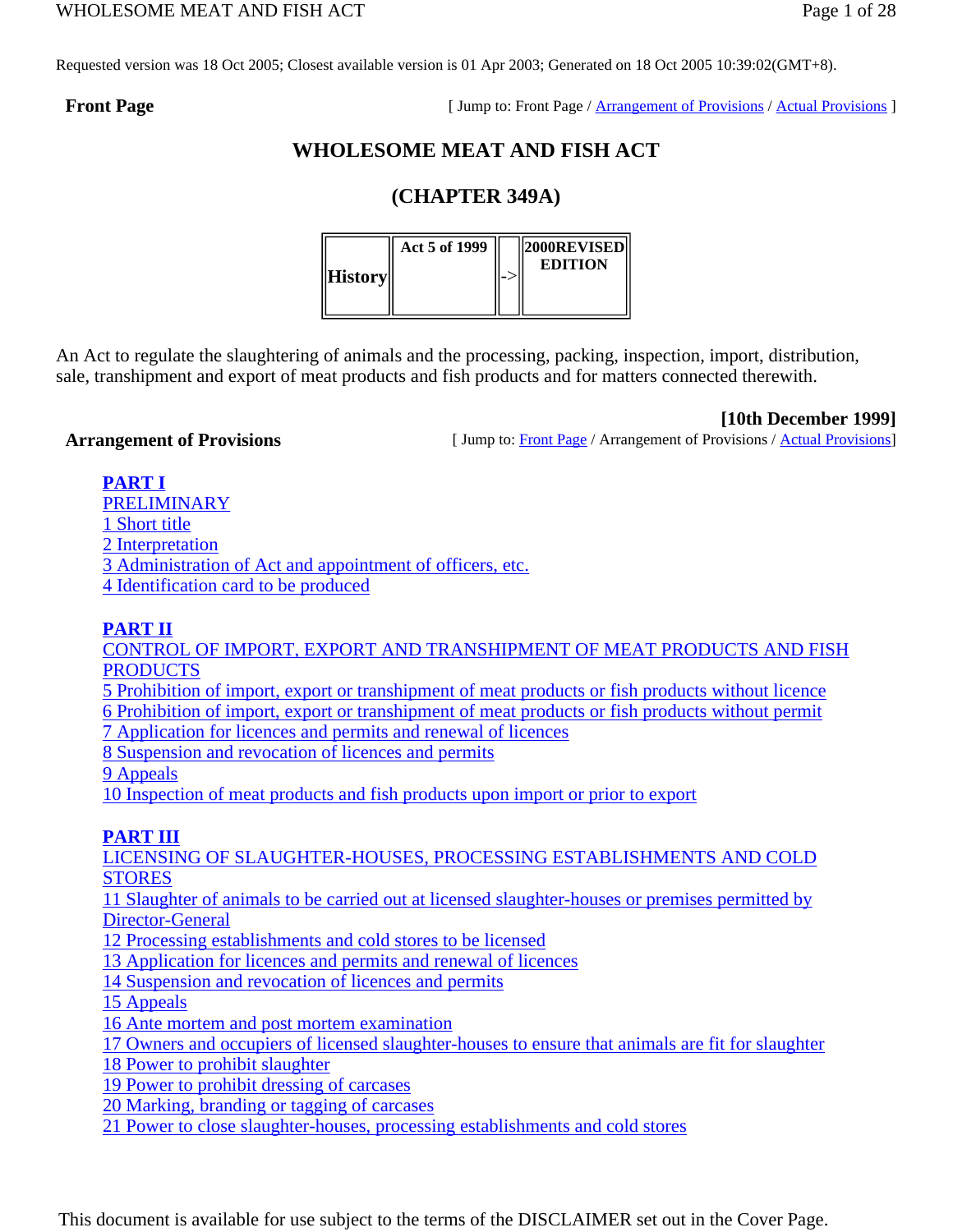**PART IV** SALE OF MEAT PRODUCTS AND FISH PRODUCTS Licensing of wholesale markets 22 23 Sale of meat products and fish products

# **PART V**

POWERS OF ENFORCEMENT Power to require production of documents, etc. 24 25 Powers of entry, search and seizure, etc. 26 Power to require destruction treatment or disposal of meat products or fish products found to be diseased, etc. 27 Powers of arrest

# **PART VI**

MISCELLANEOUS Obstructing officers in execution of their duties 28 29 Altering licence, permit or certificate 30 Penalty for false declaration, etc. 31 Offences committed by bodies corporate and by agents and servants 32 Forfeiture 33 Form and authentication of notices, orders and other documents 34 Inaccuracies in documents 35 Service of documents 36 Protection from liability 37 Jurisdiction of Courts 38 Evidence 39 Composition of offences 40 Exemption 41 Fees, etc., payable to Authority 42 Rules 43 Transitional provisions

# **LEGISLATION HISTORY**

# **COMPARATIVE TABLE**

**Actual Provisions** [ Jump to: Front Page / Arrangement of Provisions / Actual Provisions ]

# **WHOLESOME MEAT AND FISH ACT**

# **(CHAPTER 349A)**

An Act to regulate the slaughtering of animals and the processing, packing, inspection, import, distribution, sale, transhipment and export of meat products and fish products and for matters connected therewith.

**[10th December 1999]**

# **PART I**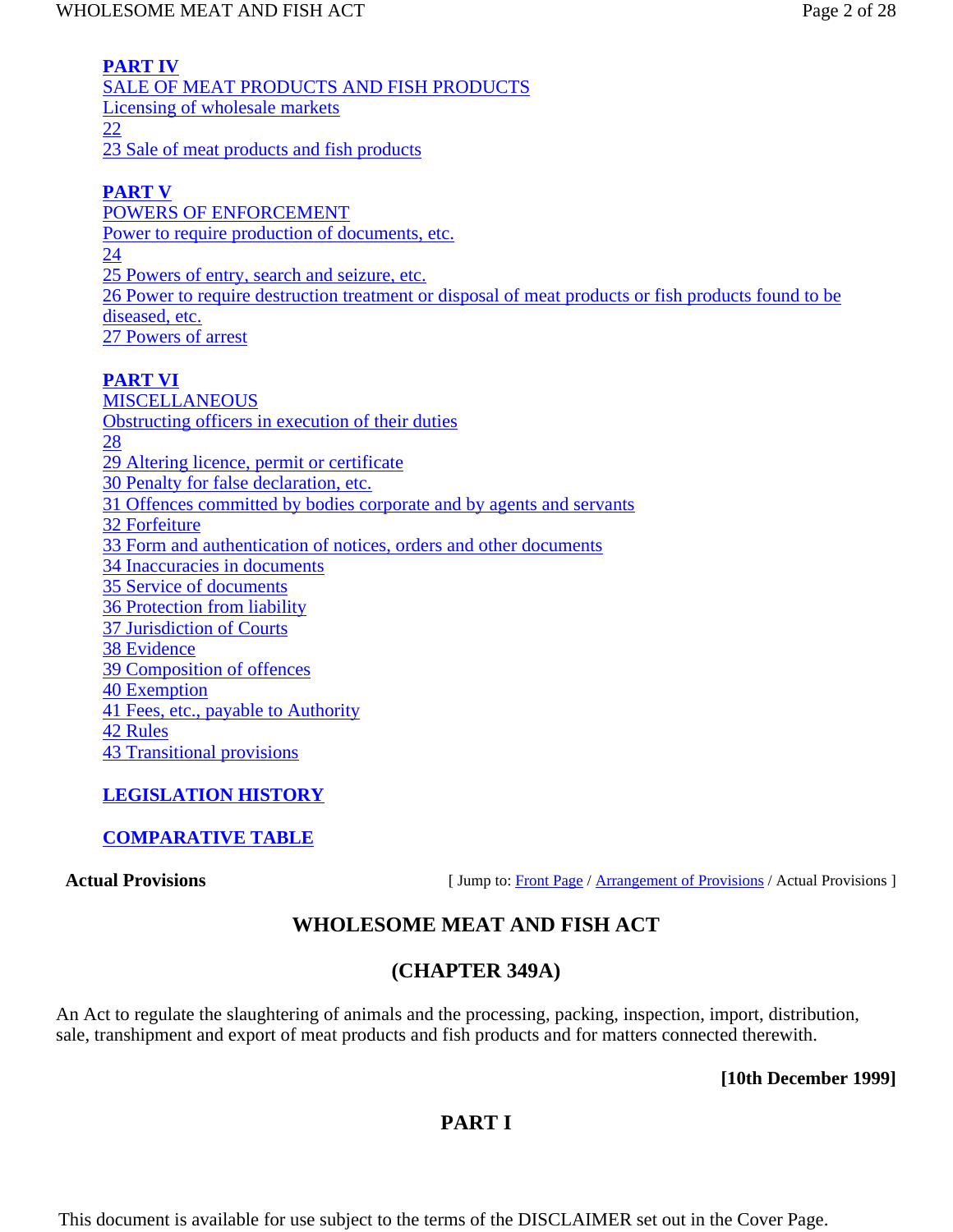# **PRELIMINARY**

## **Short title**

**1.** This Act may be cited as the Wholesome Meat and Fish Act.

## **Interpretation**

**2.** —(1) In this Act, unless the context otherwise requires —

"animal" means any bird, mammal, reptile or amphibian;

"authorised examiner" means any person or body of persons designated by the Director-General under section 3 (5) to carry out any inspection, examination and certification of any meat product or fish product under this Act and includes any authorised officer;

"authorised officer" means any person appointed by the Director-General to be an authorised officer under section 3 (2);

"Authority" means the Agri-food and Veterinary Authority established under section 3 of the Agri-food and Veterinary Authority Act 2000 (Act 16 of 2000);

"cold store" means any chiller, freezer, cold room or other refrigerated facility used for the storage of meat products or fish products and includes any refrigerated conveyance used for transportation of meat products or fish products in the course of any trade or business;

"conveyance" includes any aircraft, vessel, train, vehicle or any other artificial contrivance, whether mechanically propelled or otherwise, used or capable of being used as a means of transport on land, water or air;

"Director-General" means the Director-General, Agri-food and Veterinary Services appointed under section 3 (1) of the Animals and Birds Act (Cap. 7);

"Director-General of Customs" means the Director-General of Customs appointed under section 4 (1) of the Customs Act (Cap. 70);

"disease" means any animal disease and any other disease as is likely to infect human beings;

"examination" includes laboratory analysis;

"export" does not include the taking out of Singapore of any goods in transit or any goods which are being transhipped;

"fish" means any species of fish and includes crustacea, shellfish, echinoderm, mollusc, and the young and eggs thereof;

"fish product" means —

- (a) any fish or part thereof; and
- (b) any product or by-product of any fish,

which is intended for human consumption;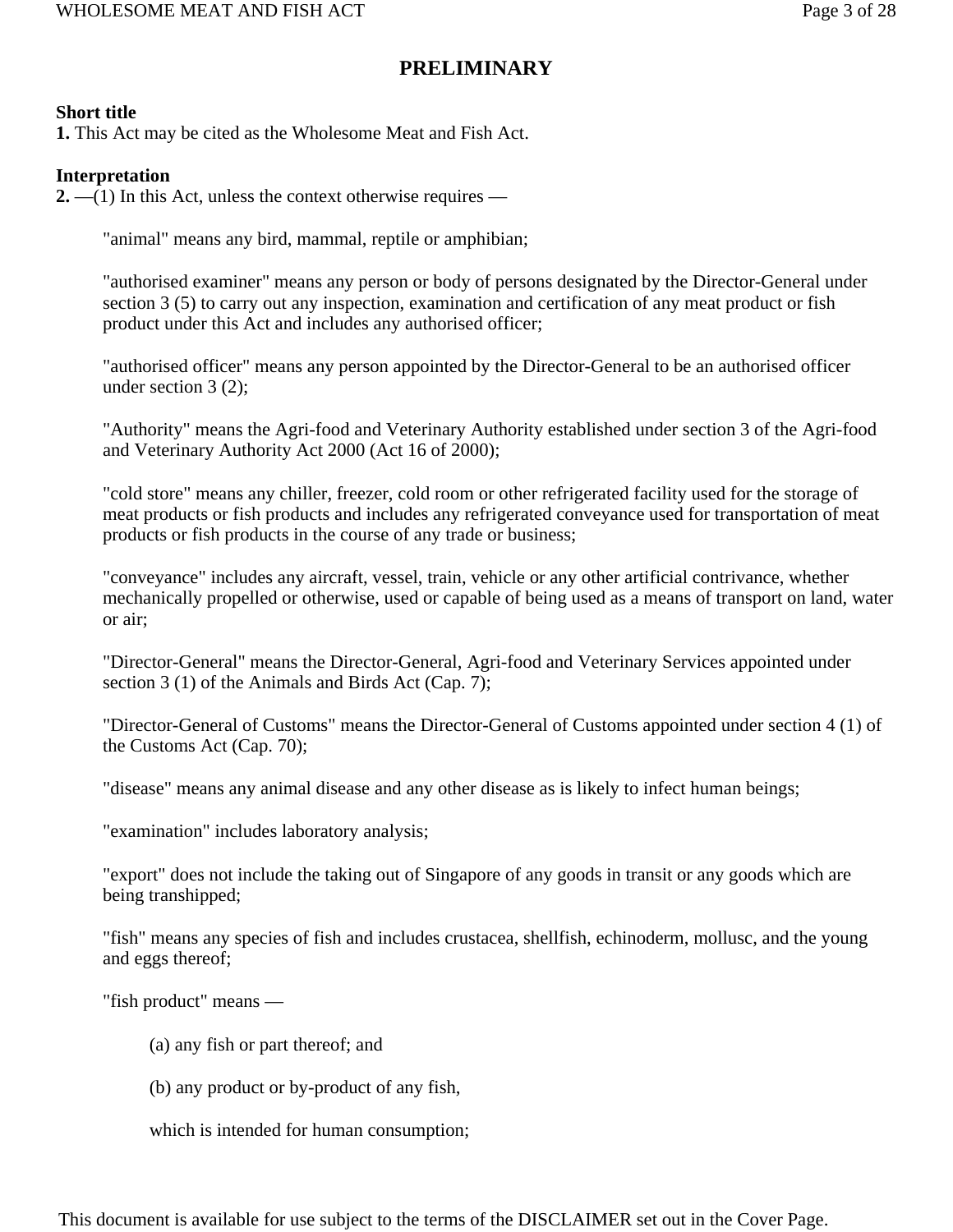"goods in transit" means goods that are brought into Singapore solely for the purpose of taking them out of Singapore and that which remains at all times on the conveyance that brought them into Singapore;

"import" does not include the bringing into Singapore of any goods in transit or any goods which are being transhipped;

"label" means any written, printed, pictorial or other descriptive matter that is to be applied or attached to or included in, or that accompanies or is to accompany, any meat product or fish product or the package or receptacle thereof, and "labelled" shall be construed accordingly;

"meat product" means —

- (a) a carcase or any part thereof; and
- (b) any product or by-product of a carcase,

which is intended for human consumption;

"occupier" , in relation to any premises or conveyance, means the person in occupation of the premises or conveyance or having the charge, management or control thereof and, in relation to any part of any premises different parts of which are occupied by different persons, means the person in occupation or having the charge, management or control of that part;

"officer of customs" has the same meaning as in the Customs Act (Cap. 70);

"owner" —

(a) in relation to any premises or conveyance, means the person for the time being receiving the rent of the premises or conveyance whether on his own account or as agent or trustee or as receiver, or who would receive the same if the premises or conveyance were let or chartered and, in relation to any premises, includes the person whose name is entered in the Valuation List authenticated under section 15 of the Property Tax Act (Cap. 254);

(b) in relation to any licensed slaughter-house, processing establishment, cold store or wholesale market, means the person holding the licence granted under this Act in respect of the slaughterhouse, processing establishment, cold store or wholesale market; and

(c) in relation to any meat product or fish product or any other item to which this Act applies, includes the person who is the consignor or consignee thereof;

"premises" includes messuages, houses, buildings, structures, lands, tenements, easements and hereditaments of any tenure, whether open or enclosed, whether built on or not, whether public or private, and whether maintained or not under statutory authority;

"process" , with its grammatical variations and cognate expressions, includes cutting and the use of any method of manufacture, preservation or preparation;

"processing establishment" means any factory, plant or other premises where meat products or fish products, as the case may be, are processed for distribution to wholesalers or retailers or for export;

"receptacle" , in relation to any meat product or fish product, means any basket, carton, bag, box, packet or article which contains the meat product or fish product and where any such receptacle is contained in another such receptacle includes the latter receptacle;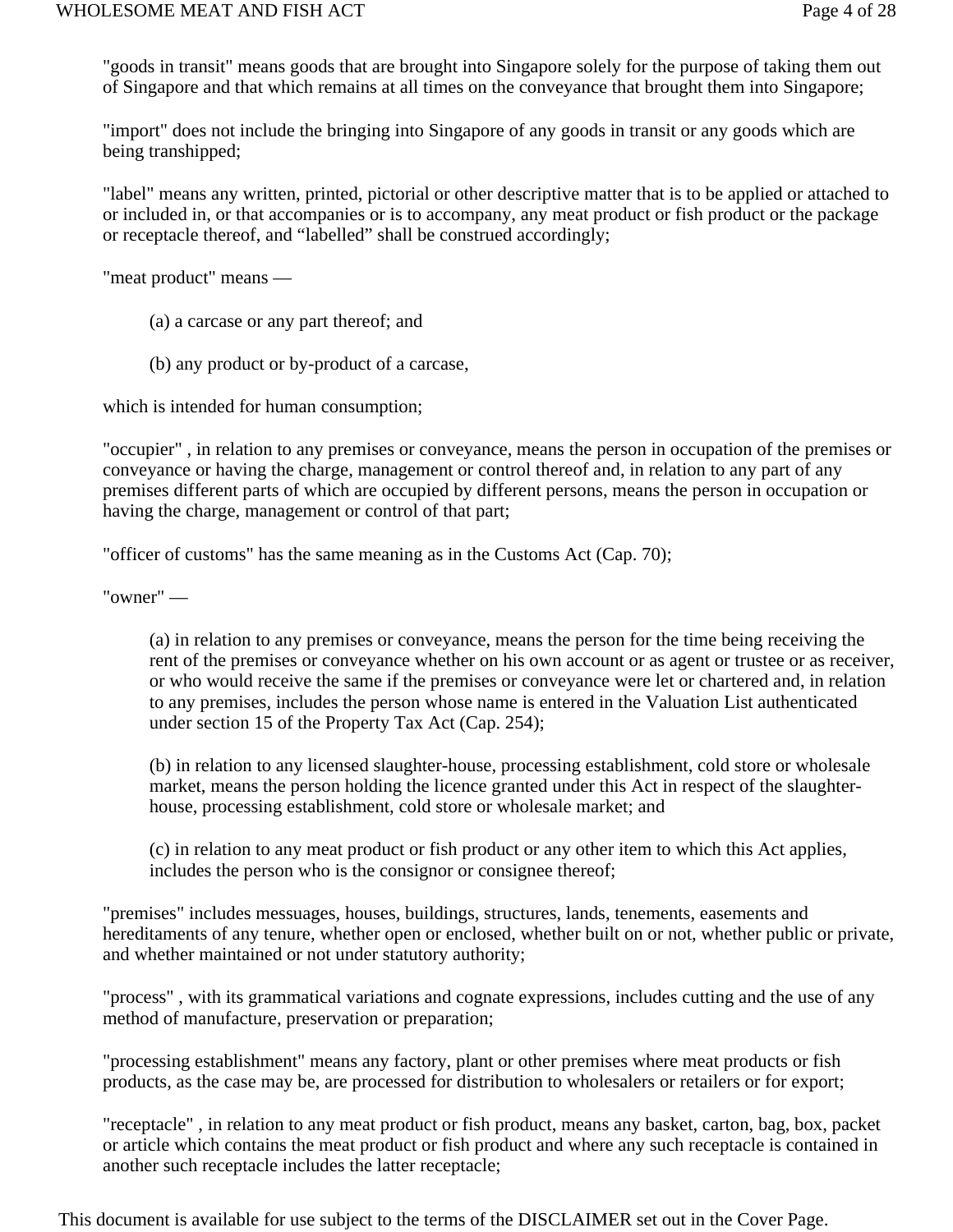"rules" means rules made under section 42;

"sell" means to sell by way of retail or wholesale dealing and includes barter, and also includes offering or attempting to sell, or receiving for sale, or exposing for sale, or sending or delivering for sale, or causing or allowing to be sold, offered or exposed for sale;

"slaughter-house" means any premises where animals are slaughtered for the production of meat products;

"tranship" , with its grammatical variations and cognate expressions, means to bring any goods into Singapore by land, sea or air from any place which is outside Singapore and thereafter to remove those goods from the conveyance in which they were brought into Singapore and —

- (a) return them to that same conveyance; or
- (b) transfer them to another conveyance for the purpose of being taken out of Singapore,

whether those goods are to be transferred directly between conveyances or whether they are to be landed in Singapore after they were brought into Singapore and stored, pending their being taken out of Singapore;

"vehicle" means any conveyance used to carry goods by land.

(2) For the purposes of this Act, any meat product or fish product shall be deemed to be adulterated if —

(a) it does not comply with the prescribed standards; or

(b) it contains any chemical, drug or other substance which renders the meat product or fish product injurious to health or unfit for human consumption.

## **Administration of Act and appointment of officers, etc.**

## **3.** —(1) The Director-General shall be responsible for the administration of this Act, subject to the general or special directions of the Minister.

(2) The Director-General may in writing appoint any public officer or any officer of the Authority or of any other statutory authority to be an authorised officer for the purposes of this Act and the rules.

*[16/2000]*

*[16/2000]*

(3) The Director-General may delegate the exercise of all or any of the powers conferred or duties imposed upon him by this Act to any authorised officer.

*[16/2000]*

(4) All authorised officers shall be deemed to be public servants within the meaning of the Penal Code (Cap. 224).

*[16/2000]*

(5) The Director-General may designate any person or body of persons to carry out at any appointed place any inspection, examination and certification of any meat product or fish product under this Act.

*[16/2000]*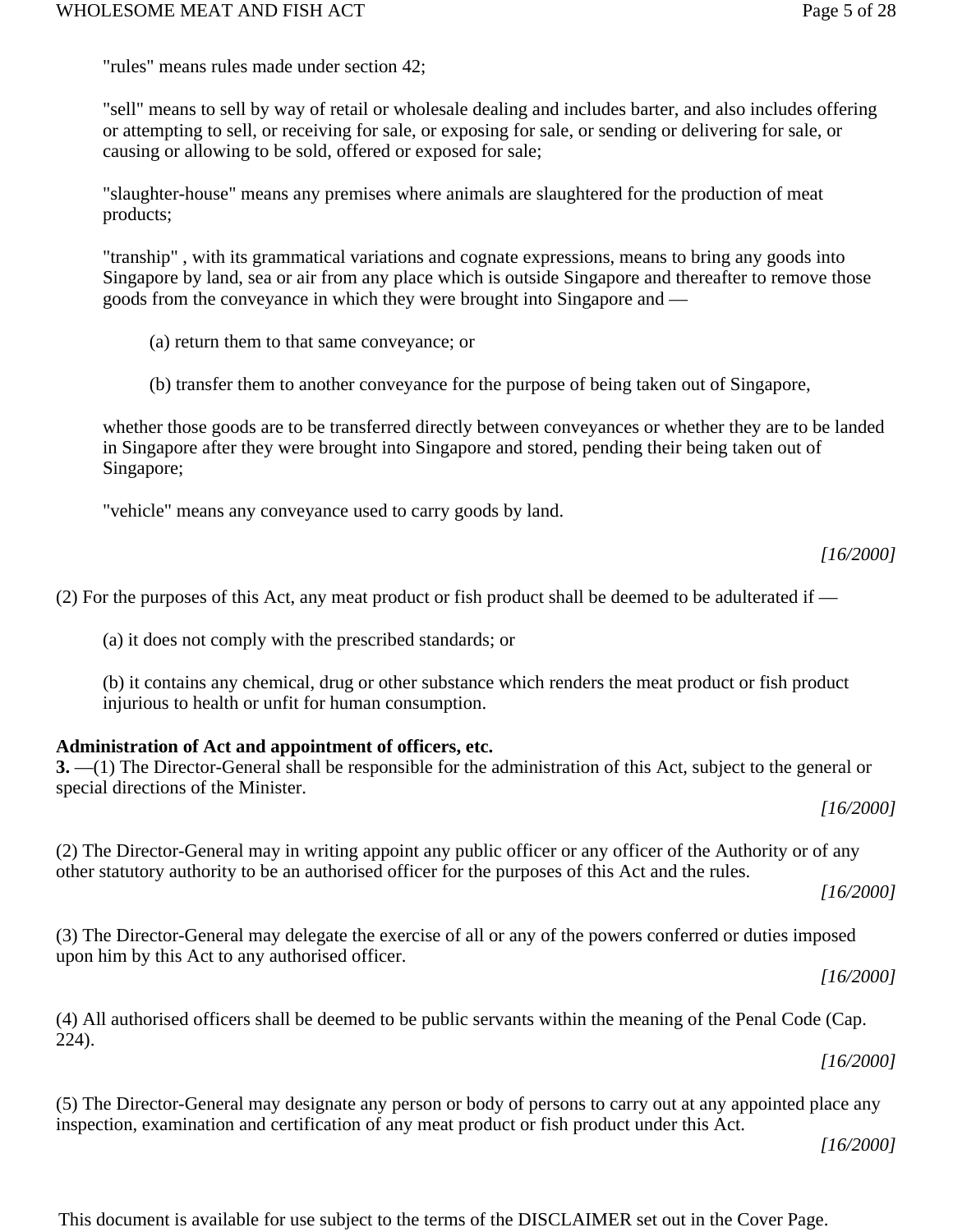#### WHOLESOME MEAT AND FISH ACT Page 6 of 28

## **Identification card to be produced**

**4.** —(1) Every authorised officer, when exercising any of his powers under this Act or the rules shall, if not in uniform, declare his office and shall, on demand, produce to any person affected by the exercise of such power such identification card as the Director-General, the Director-General of Customs or the Commissioner of Police may direct to be carried by an authorised officer.

*[16/2000]*

(2) It shall not be an offence for any person to refuse to comply with any request, demand or order made or given by any authorised officer if the authorised officer is not in uniform and refuses to declare his office and produce his identification card, on demand being made by the person.

*[16/2000]*

# **PART II**

# **CONTROL OF IMPORT, EXPORT AND TRANSHIPMENT OF MEAT PRODUCTS AND FISH PRODUCTS**

#### **Prohibition of import, export or transhipment of meat products or fish products without licence**

**5.** —(1) No person shall import, export or tranship any meat product or fish product except under and in accordance with the conditions of a licence granted by the Director-General under this Part.

*[16/2000]*

(2) Any person who —

(a) imports, exports or tranships any meat product or fish product without a licence; or

(b) fails to comply with any of the conditions of his licence,

shall be guilty of an offence and shall be liable on conviction to a fine not exceeding \$50,000 or to imprisonment for a term not exceeding 2 years or to both and, in the case of a second or subsequent conviction, to a fine not exceeding \$100,000 or to imprisonment for a term not exceeding 3 years or to both.

#### **Prohibition of import, export or transhipment of meat products or fish products without permit**

**6.** —(1) No licensee shall import any meat product or fish product for sale, supply or distribution in Singapore unless —

(a) the licensee has obtained a permit from the Director-General in respect of each consignment of meat products or fish products to be imported by him and the import of each such consignment is carried out in accordance with the conditions of the permit;

(b) the whole consignment conforms to the description as contained in the permit;

(c) the whole consignment meets with the prescribed standards; and

(d) the meat products or fish products constituting the consignment are packaged and labelled in the prescribed manner.

*[16/2000]*

(2) No licensee shall export any meat product or fish product from Singapore to any country, territory or place unless —

(a) the licensee has obtained a permit from the Director-General in respect of each consignment of meat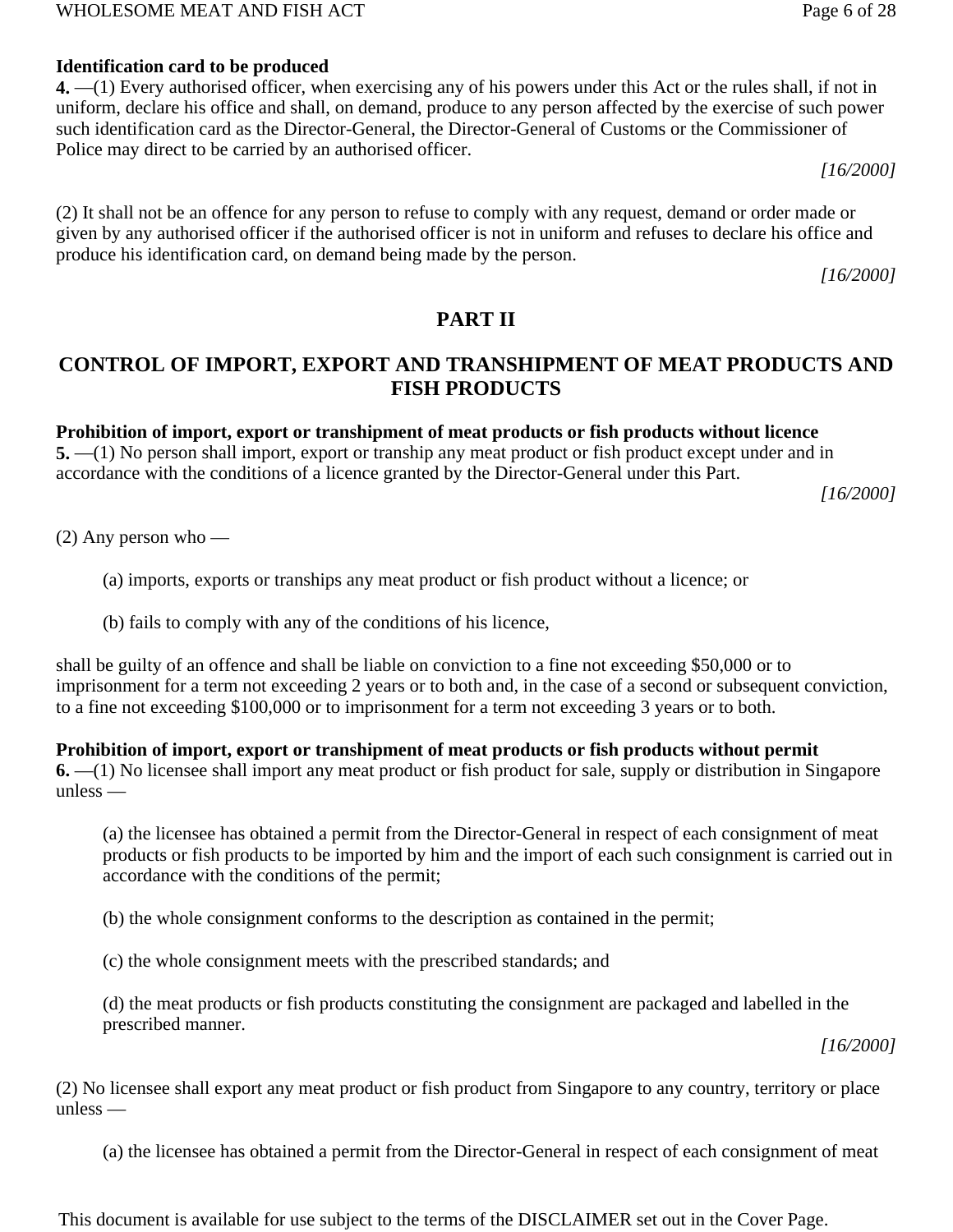products or fish products to be exported by him and the export of each such consignment is carried out in accordance with the conditions of the permit;

(b) the whole consignment to be exported conforms to the description as contained in the permit;

(c) in the case of a consignment of meat products, the whole consignment has been derived from animals which have been slaughtered in slaughter-houses licensed under this Act or from meat products which have been imported in accordance with this Act;

(d) the whole consignment has been processed in a processing establishment licensed under this Act;

(e) in the case of a consignment which requires to be stored in a cold store, the cold store in which the consignment has been or is being stored is licensed under this Act;

(f) the licensee provides the Director-General with satisfactory evidence that the whole consignment meets with the requirements of the country to which it is being exported; and

(g) the meat products or fish products constituting the consignment are packaged and labelled in the prescribed manner.

*[16/2000]*

(3) No licensee shall tranship any meat product or fish product in Singapore unless the licensee has obtained a permit from the Director-General in respect of each consignment of meat products or fish products to be transhipped by him and the transhipment is carried out in accordance with the conditions of the permit.

*[16/2000]*

(4) Any licensee who contravenes or fails to comply with subsection (1), (2) or (3) shall be guilty of an offence and shall be liable on conviction to a fine not exceeding \$10,000 or to imprisonment for a term not exceeding 12 months or to both and, in the case of a second or subsequent conviction, to a fine not exceeding \$20,000 or to imprisonment for a term not exceeding 2 years or to both.

(5) Subject to subsection (6), in any proceedings for an offence under subsection (4), it shall be a defence for the person charged to prove —

(a) that the commission of the offence was due to the act or default of another person or to some other cause beyond his control; and

(b) that he took all reasonable precautions and exercised all due diligence to avoid the commission of such an offence by himself or by any person under his control.

(6) If in any case the defence provided by subsection (5) involves the allegation that the commission of the offence was due to the act or default of another person, the person charged shall not, without leave of the court, be entitled to rely on that defence unless, within a period ending 7 clear days before the hearing, he has served on the prosecutor a notice in writing giving such information as was then in his possession identifying or assisting in the identification of that other person.

(7) In this section, "licensee" means any person who has obtained a licence as required under section 5 for the import, export or transhipment of any meat product or fish product.

## **Application for licences and permits and renewal of licences**

**7.** —(1) An application for a licence required under section 5 or a permit required under section 6 shall be made to the Director-General in such form or manner as the Director-General may require and shall be accompanied  $by -$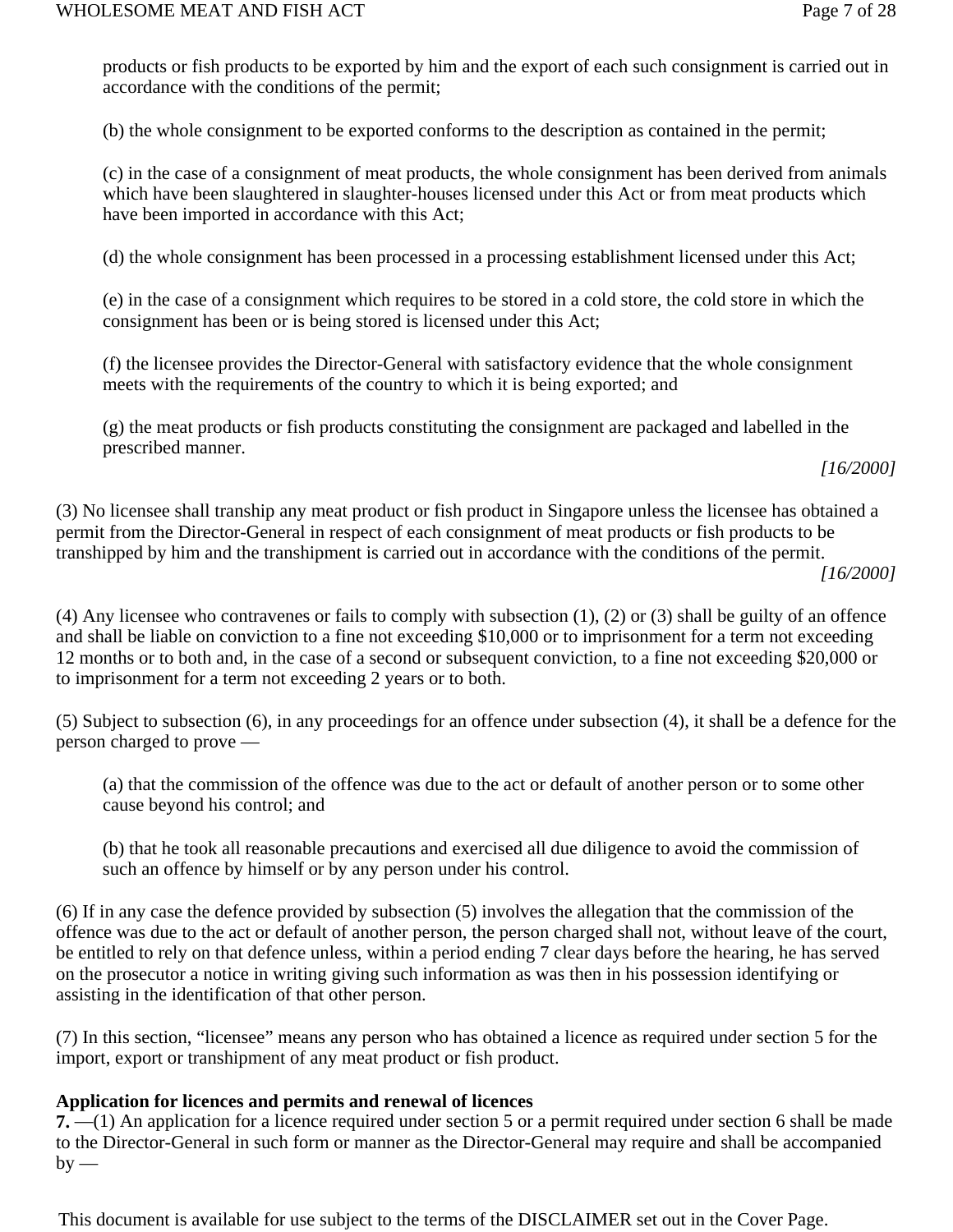(a) the prescribed fee;

(b) such particulars, information and documents as may be specified by the Director-General; and

(c) if required by the Director-General, a statutory declaration by the applicant verifying any information contained in or relating to the application.

*[16/2000]*

(2) On receipt of an application under subsection (1), the Director-General may —

(a) grant the licence or permit applied for, with or without conditions; or

(b) refuse to grant the licence or permit applied for.

(3) Where the Director-General has refused to grant a licence or permit under subsection (2) (*b*), the Director-General shall, if requested to do so by the applicant, state in writing the reasons for his refusal.

*[16/2000]*

*[16/2000]*

(4) The conditions which the Director-General may impose under subsection (2) (*a*) include any condition which  $-$ 

(a) restricts or prohibits the import of any meat product or fish product from any country, territory or place or any farm, slaughter-house or processing establishment therein; or

(b) restricts or prohibits the export of any meat product or fish product from Singapore to any country, territory or place.

*[16/2000]*

(5) The Director-General may at any time vary or revoke any of the existing conditions imposed under subsection (2) (*a*) or impose new conditions.

*[16/2000]*

(6) Every licence or permit granted under this section —

(a) shall be in such form as the Director-General may determine;

(b) shall be valid for the period stated therein unless it is sooner revoked under section 8; and

(c) in the case of a licence, may be renewed upon its expiry.

*[16/2000]*

(7) Subsections (1) to (6) shall apply, with the necessary modifications, to an application for the renewal of a licence.

## **Suspension and revocation of licences and permits**

**8.** —(1) The Director-General may suspend or revoke a licence or permit granted under section 7 if he is satisfied that —

(a) the grant of the licence or permit has been obtained by fraud or misrepresentation;

(b) the holder of the licence or permit is contravening or has contravened or has failed to comply with —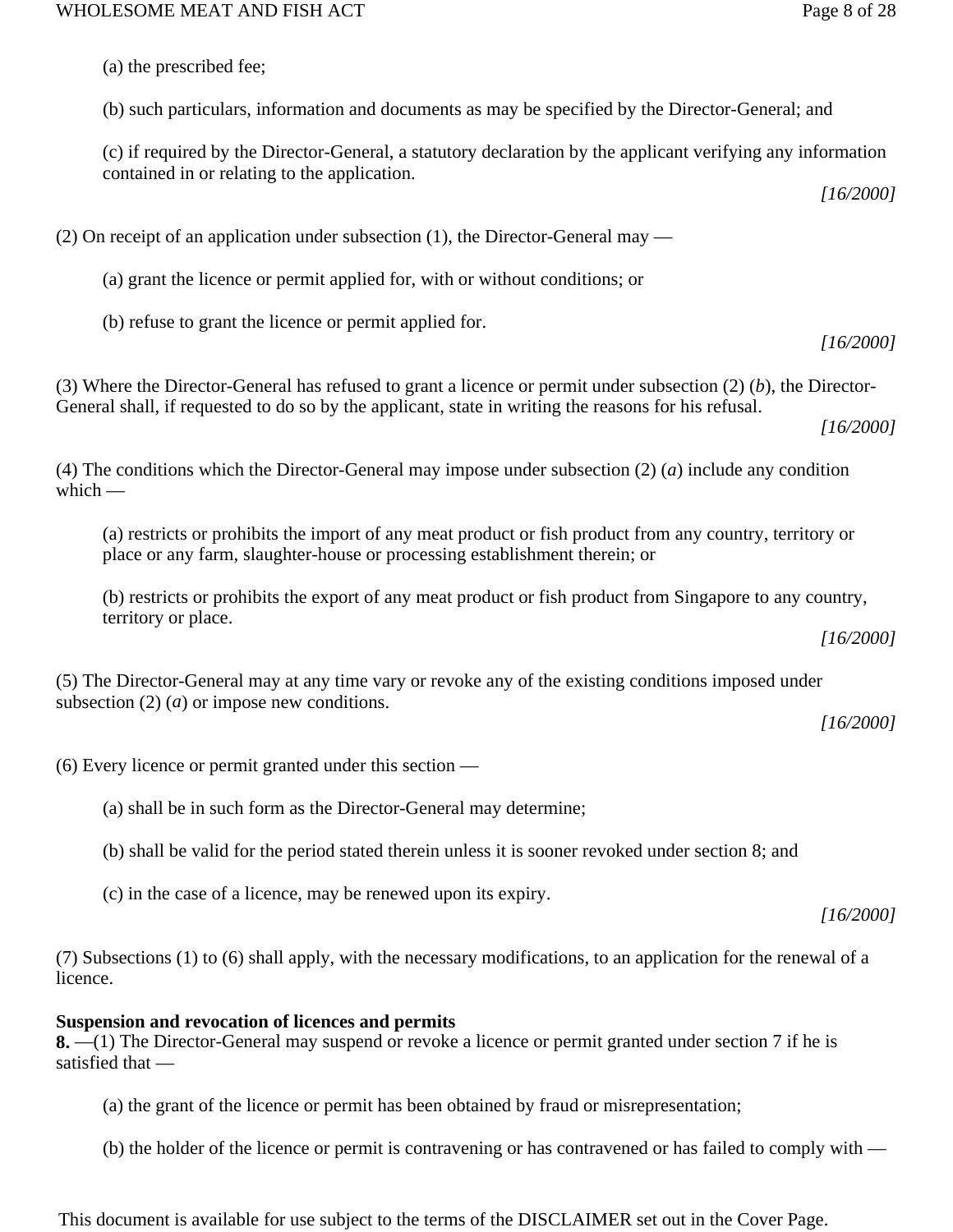(ii) any condition of his licence or permit; or

(iii) any direction given to him by the Director-General or an authorised officer under this Act or the rules; or

(c) it is in the public interest to suspend or revoke the licence or permit.

(2) The Director-General shall, before suspending or revoking the licence or permit under subsection (1), give to the holder of the licence or permit notice in writing of his intention to do so and shall in such notice call upon the holder of the licence or permit to show cause within such time as may be specified in the notice as to why his licence or permit should not be suspended or revoked.

*[16/2000]*

*[16/2000]*

(3) If the holder of the licence or permit —

(a) fails to show cause within the period of time given to him to do so or such extended period of time as the Director-General may allow; or

(b) fails to show sufficient cause,

the Director-General shall give notice in writing to the holder of the licence or permit of the date from which the suspension or revocation of his licence or permit is to take effect.

*[16/2000]*

# **Appeals**

**9.**  $-$ (1) Any person who is aggrieved by  $-$ 

(a) the imposition of any condition by the Director-General upon granting or renewing a licence or upon granting a permit under section 7;

(b) the refusal of the Director-General to grant or renew a licence or to grant a permit under section 7; or

(c) the decision of the Director-General to suspend or revoke a licence or permit under section 8,

may, within 7 days of the date of receipt of the notice informing him of the imposition of conditions, refusal, suspension or revocation, as the case may be, appeal in writing to the Minister whose decision shall be final. *[16/2000]*

(2) Notwithstanding that any appeal under subsection (1) is pending —

(a) any condition imposed by the Director-General upon granting or renewing a licence or upon granting a permit under section 7; or

(b) the suspension or revocation of a licence or permit under section 8,

shall take effect from the date specified in the notice by the Director-General therefor, unless the Minister otherwise orders.

*[16/2000]*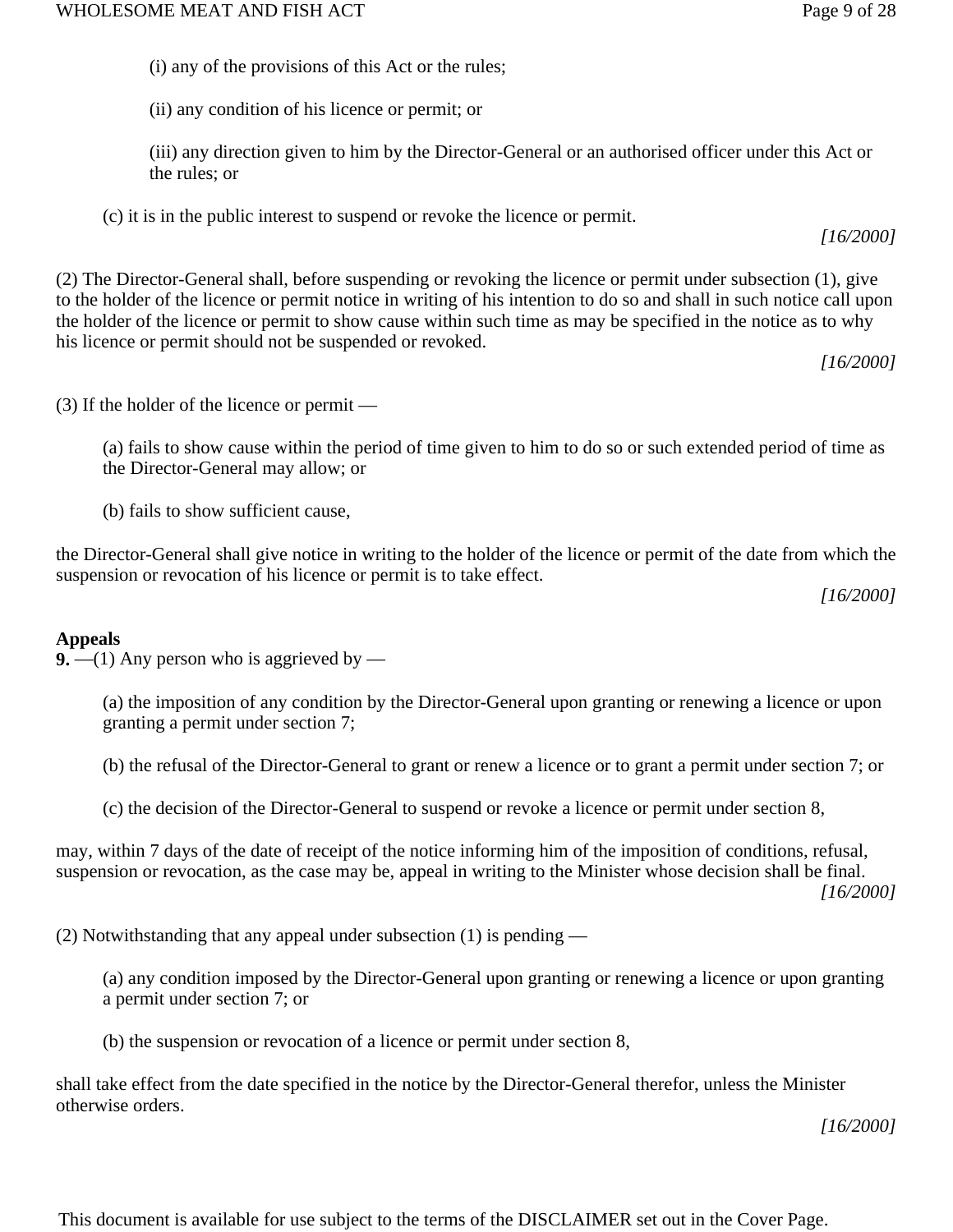(3) Upon the suspension or revocation of a licence or permit, the holder of the licence or permit shall surrender the licence or permit to the Director-General within the time specified in the notice referred to in subsection (1), failing which the holder of the licence or permit shall be guilty of an offence and shall be liable on conviction to a fine not exceeding \$10,000 or to imprisonment for a term not exceeding 12 months or to both.

*[16/2000]*

## **Inspection of meat products and fish products upon import or prior to export**

**10.** —(1) Any person who has imported any meat product or fish product into Singapore or who intends to export any meat product or fish product from Singapore shall forthwith arrange, at his own expense, for the meat product or fish product to be inspected, examined and certified by an authorised examiner before it is sold or distributed or exported, as the case may be.

(2) Where any meat product or fish product which has been inspected and examined by an authorised examiner under subsection (1) is found by the authorised examiner to be diseased, adulterated or otherwise unfit for human consumption —

(a) the authorised examiner shall issue to the person who imported or who intends to export the meat product or fish product a certificate stating his finding; and

(b) the person who imported, or who intends to export, the meat product or fish product shall, at his own expense and within the prescribed time —

(i) in the case of an imported meat product or fish product, remove the meat product or fish product from Singapore or destroy or otherwise dispose of the meat product or fish product in the prescribed manner; or

(ii) in the case of any meat product or fish product which is intended for export, destroy or otherwise dispose of the meat product or fish product in the prescribed manner.

(3) Where a person who has imported, or who intends to export, any meat product or fish product fails to comply with subsection (1) or (2) (*b*), he shall be guilty of an offence and shall be liable on conviction to a fine not exceeding \$10,000 or to imprisonment for a term not exceeding 12 months or to both.

(4) Where a person to whom paragraph (*b*) of subsection (2) applies fails to comply with that paragraph, any authorised officer may take such steps as he thinks fit to secure the removal, destruction or disposal of the meat product or fish product and recover any costs and expenses reasonably incurred by him from that person.

*[16/2000]*

# **PART III**

# **LICENSING OF SLAUGHTER-HOUSES, PROCESSING ESTABLISHMENTS AND COLD STORES**

## **Slaughter of animals to be carried out at licensed slaughter-houses or premises permitted by Director-General**

**11.** —(1) No person shall slaughter any animal which is intended for human consumption or permit any such animal to be slaughtered on any premises, unless —

(a) those premises have been licensed by the Director-General as a slaughter-house under this Act and the slaughter of the animal is carried out in accordance with the rules and the conditions of the licence; or

(b) the Director-General has granted a permit to such person allowing him to slaughter the animal on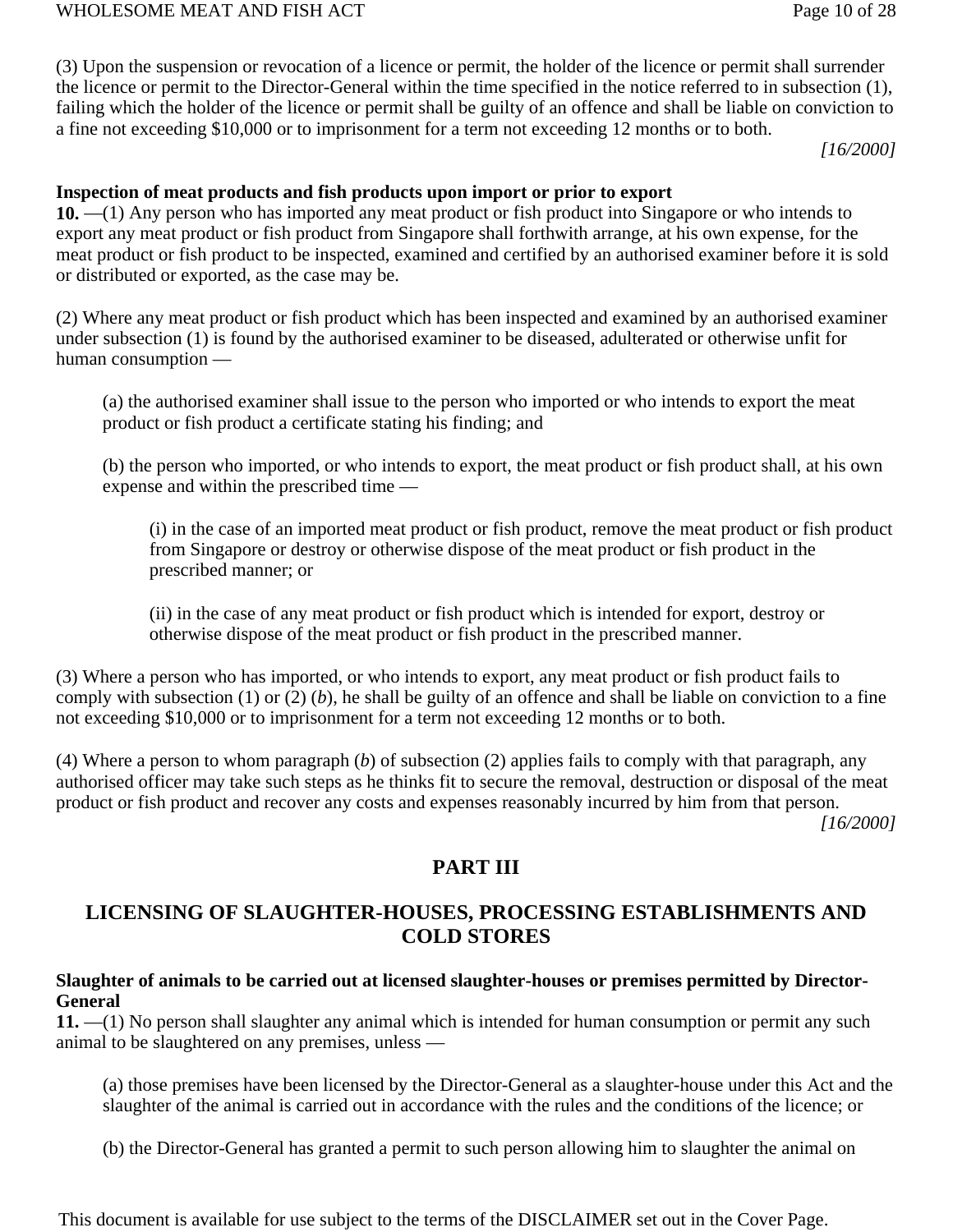those premises for any special reason and the slaughter of the animal is carried out in accordance with the rules and the conditions of the permit.

*[16/2000]*

(2) Any person who contravenes or fails to comply with subsection (1) shall be guilty of an offence and shall be liable on conviction to a fine not exceeding \$10,000 or to imprisonment for a term not exceeding 12 months or to both.

(3) For the purpose of this section, the occupier of any premises in which any animal is slaughtered in contravention of subsection (1) shall be deemed to have slaughtered that animal, until he proves that it was slaughtered without his knowledge or consent.

# **Processing establishments and cold stores to be licensed**

**12.** —(1) No person shall use any premises or permit any premises to be used as a processing establishment or a cold store except under and in accordance with the conditions of a licence granted by the Director-General. *[16/2000]*

(2) Any person who contravenes or fails to comply with subsection (1) shall be guilty of an offence and shall be liable on conviction to a fine not exceeding \$10,000 or to imprisonment for a term not exceeding 12 months or to both.

## **Application for licences and permits and renewal of licences**

**13.** —(1) An application for a licence required under section 11 (1) (*a*) or 12 (1) or a permit required under section 11 (1) (*b*) shall be made to the Director-General in such form or manner as the Director-General may require and shall be accompanied by —

- (a) the prescribed fee;
- (b) such particulars, information and documents as may be specified by the Director-General; and

(c) if required by the Director-General, a statutory declaration by the applicant verifying any information contained in or relating to the application.

*[16/2000]*

(2) On receipt of an application under subsection (1), the Director-General may —

(a) grant the licence or permit applied for, with or without conditions; or

(b) refuse to grant the licence or permit applied for.

*[16/2000]*

(3) Where the Director-General has refused to grant a licence or permit under subsection (2) (*b*), the Director-General shall, if required by the applicant, state in writing the reasons for his refusal.

*[16/2000]*

(4) In determining whether to grant or refuse to grant a licence required under section 11 (1) (*a*) or 12 (1), the Director-General shall have regard to —

(a) the financial standing of the applicant and his ability to operate and maintain a slaughter-house, processing establishment or cold store, as the case may be, in accordance with the prescribed standards; and

(b) the suitability of the premises to be licensed for use as a slaughter-house, processing establishment or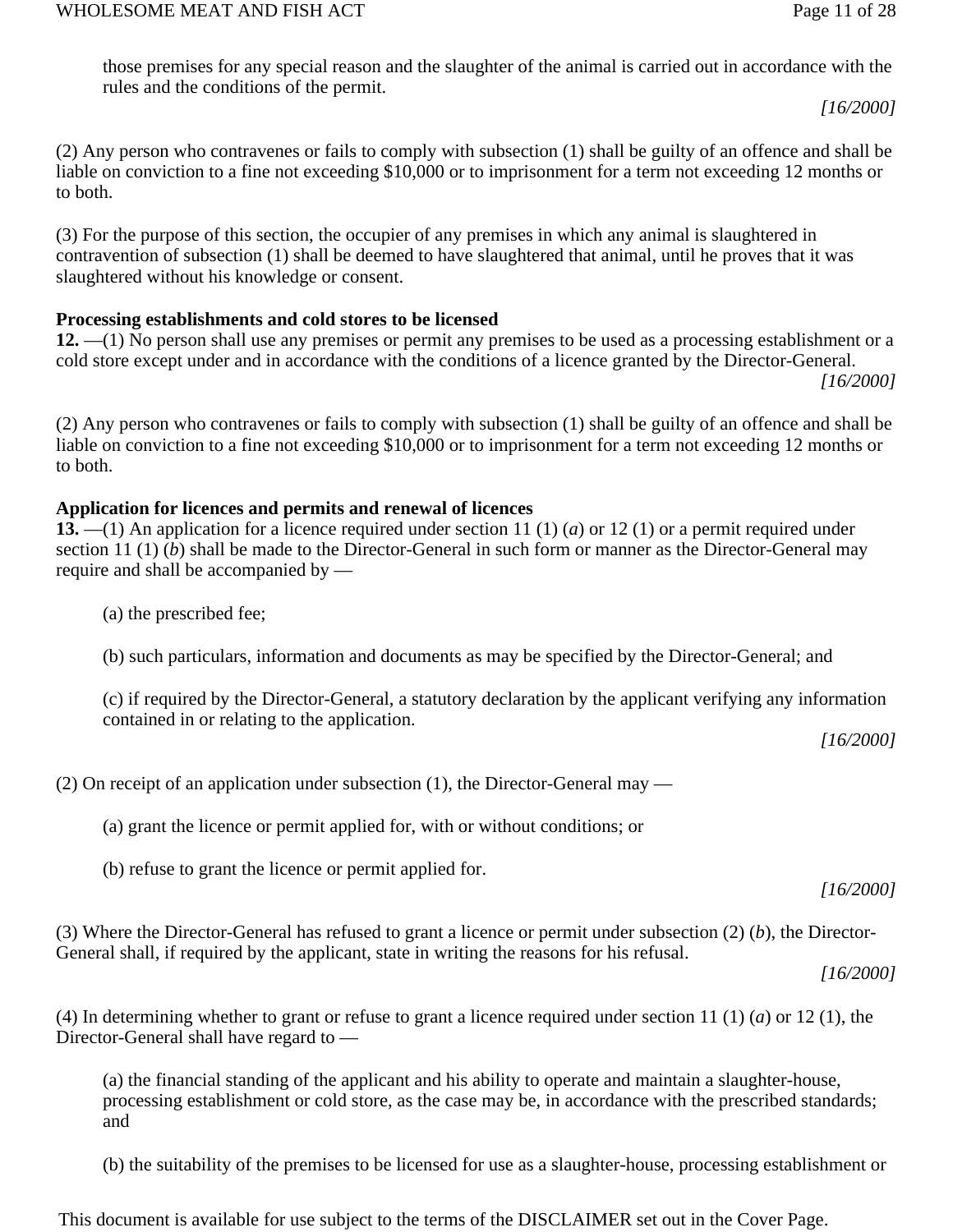*[16/2000]*

(5) For the purpose of subsection (4), the Director-General, before granting the licence applied for, may —

(a) require the applicant to produce to the Director-General evidence of his financial standing or to furnish a cash security deposit or a bank guarantee not exceeding the prescribed amount;

(b) inspect the premises to be licensed, or cause such premises to be inspected by an authorised officer; and

(c) require the applicant to make, at his own expense, such alteration or improvements to the premises to be licensed, or to provide, fix or install such facilities therein, as the Director-General may specify.

*[16/2000]*

(6) The Director-General may at any time vary or revoke any of the existing conditions imposed under subsection (2) (*a*) or impose new conditions.

*[16/2000]*

(7) Every licence or permit granted under this section —

(a) shall be in such form as the Director-General may determine;

(b) shall be valid for the period stated therein unless it is sooner revoked under section 14; and

(c) in the case of a licence, may be renewed upon its expiry.

*[16/2000]*

(8) Subsections (1) to (7) shall apply, with the necessary modifications, to an application for the renewal of a licence.

# **Suspension and revocation of licences and permits**

**14.** —(1) The Director-General may suspend or revoke a licence or permit granted under section 13, if he is satisfied that —

- (a) the grant of the licence or permit has been obtained by fraud or misrepresentation;
- (b) the holder of the licence or permit is contravening or has contravened or failed to comply with
	- (i) any of the provisions of this Act or the rules;
	- (ii) any condition of his licence or permit; or

(iii) any direction given to him by the Director-General or an authorised officer under this Act or the rules; or

(c) it is in the public interest to suspend or revoke the licence or permit.

*[16/2000]*

(2) The Director-General shall, before suspending or revoking the licence or permit under subsection (1), give to the holder of the licence or permit notice in writing of his intention to do so and shall in such notice call upon the holder of the licence or permit to show cause within such time as may be specified in the notice as to why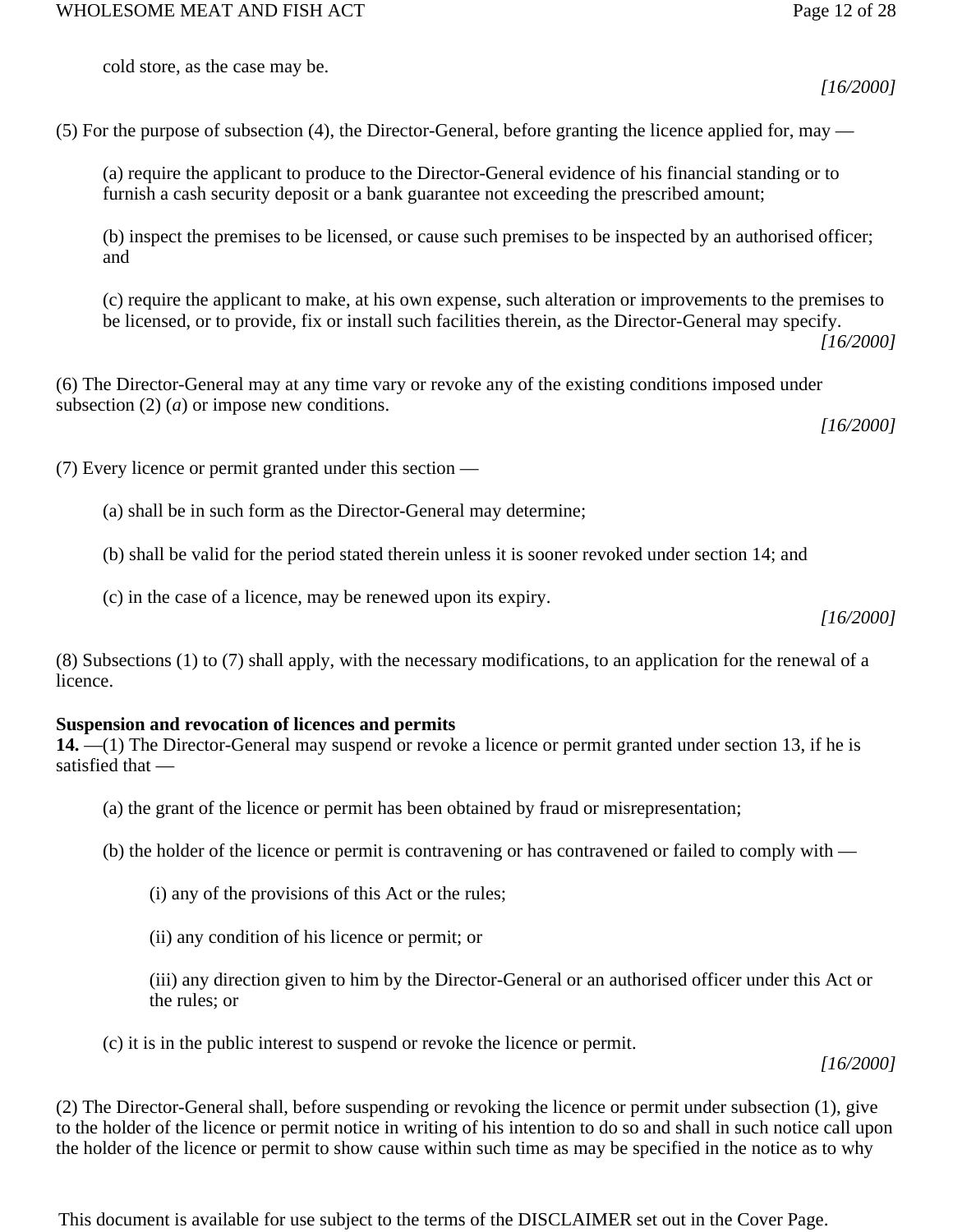*[16/2000]*

*[16/2000]*

(3) If the holder of the licence or permit —

his licence or permit should not be suspended or revoked.

(a) fails to show cause within the period of time given to him to do so or such extended period of time as the Director-General may allow; or

(b) fails to show sufficient cause,

the Director-General shall give notice in writing to the holder of the licence or permit of the date from which the suspension or revocation of his licence or permit is to take effect.

## **Appeals**

**15.** —(1) Any person who is aggrieved by —

(a) the imposition of any condition by the Director-General upon granting or renewing a licence or upon granting a permit under section 13;

(b) the refusal of the Director-General to grant or renew a licence or to grant a permit under section 13; or

(c) the decision of the Director-General to suspend or revoke a licence or permit under section 14,

may, within 7 days of the date of receipt of the notice informing him of such imposition of conditions, refusal, suspension or revocation, as the case may be, appeal in writing to the Minister whose decision shall be final. *[16/2000]*

(2) Notwithstanding that any appeal under subsection (1) is pending —

(a) any condition imposed by the Director-General upon granting or renewing a licence or upon granting a permit under section 13; or

(b) the suspension or revocation of a licence or permit under section 14,

shall take effect from the date specified in the notice by the Director-General, unless the Minister otherwise orders.

*[16/2000]*

(3) Upon the suspension or revocation of a licence or permit, the holder of the licence or permit shall surrender the licence or permit to the Director-General within the time specified in the notice referred to in subsection (1), failing which the holder of the licence or permit shall be guilty of an offence and shall be liable on conviction to a fine not exceeding \$10,000 or to imprisonment for a term not exceeding 12 months or to both.

*[16/2000]*

## **Ante mortem and post mortem examination**

**16.** —(1) The Director-General may in writing direct the owner or occupier of a licensed slaughter-house to subject all or any of the animals intended for slaughter at the slaughter-house to an ante mortem examination before slaughter, and to a post mortem examination after slaughter, by an authorised examiner.

*[16/2000]*

(2) The costs of and incidental to any examination referred to in subsection (1) shall be borne by the person to whom the direction under that subsection is given.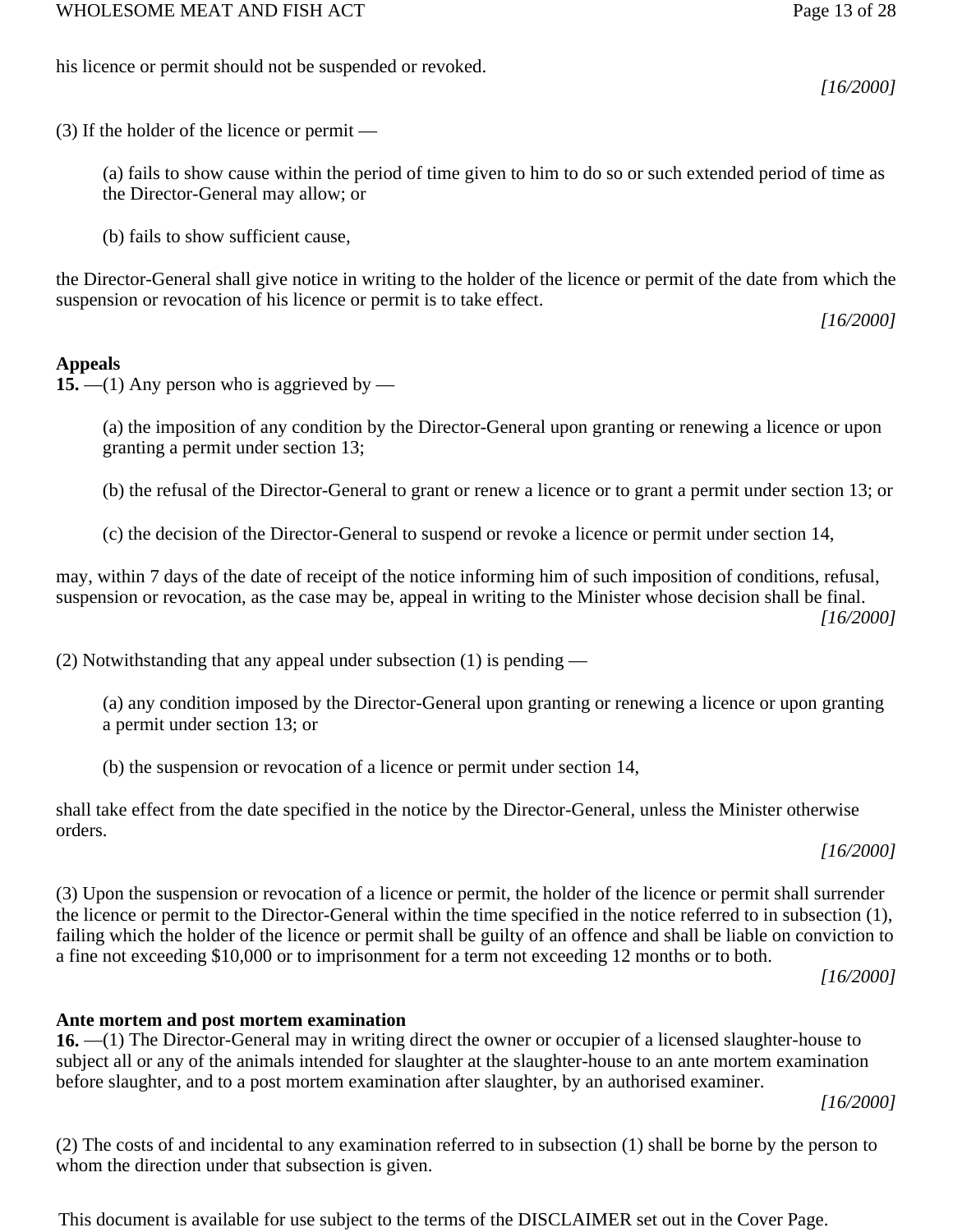(3) Any person who fails to comply with any direction given to him by the Director-General under subsection (1) shall be guilty of an offence and shall be liable on conviction to a fine not exceeding \$10,000 or to imprisonment for a term not exceeding 12 months or to both.

*[16/2000]*

**Owners and occupiers of licensed slaughter-houses to ensure that animals are fit for slaughter 17.** —(1) It shall be the duty of the owner and occupier of a licensed slaughter-house to ensure —

(a) that no animal which is diseased or which is, for any other reason, unfit for human consumption is slaughtered at the slaughter-house; and

(b) that the carcase of any animal which, upon being slaughtered at the slaughter-house, is found to have any disease or to be otherwise unfit for human consumption is destroyed or disposed of in the prescribed manner.

(2) The owner or occupier of a licensed slaughter-house who fails to comply with any of his duties under subsection (1) shall be guilty of an offence and shall be liable on conviction to a fine not exceeding \$10,000 or to imprisonment for a term not exceeding 12 months or to both.

(3) In any proceedings against the owner or occupier of a licensed slaughter-house for failing to comply with his duty under subsection (1) (*a*), it shall be a defence for the person charged to prove —

(a) that until the animal had been slaughtered, he did not know, and could not with reasonable diligence have ascertained, that the animal was diseased or otherwise unfit for human consumption; and

(b) that he took all reasonable precautions and exercised all due diligence to avoid the commission of such an offence by himself or by any person under his control.

## **Power to prohibit slaughter**

**18.** —(1) Where the Director-General or an authorised officer knows or has reason to believe that any animal intended for slaughter at a licensed slaughter-house is diseased or is, for any other reason, unfit for human consumption, the Director-General or authorised officer may by order in writing —

(a) prohibit the owner or occupier of the licensed slaughter- house from slaughtering that animal; and

(b) require the owner or occupier of the licensed slaughter- house to destroy or treat such animal at his own expense in such manner as the Director-General or authorised officer thinks fit.

*[16/2000]*

(2) Any person who fails to comply with an order given to him by the Director-General or an authorised officer under subsection (1) shall be guilty of an offence and shall be liable on conviction to a fine not exceeding \$10,000 or to imprisonment for a term not exceeding 12 months or to both.

*[16/2000]*

# **Power to prohibit dressing of carcases**

**19.** —(1) Where the Director-General or an authorised officer knows or has reason to believe that the carcase of any animal which has been slaughtered at a licensed slaughter-house is diseased or is, for any other reason, unfit for human consumption, the Director-General or authorised officer may by order in writing —

(a) prohibit the owner or occupier of the licensed slaughter- house from dressing that carcase; and

(b) require the owner or occupier of the licensed slaughter- house to destroy or treat such carcase at his own expense in such manner as the Director-General or authorised officer thinks fit.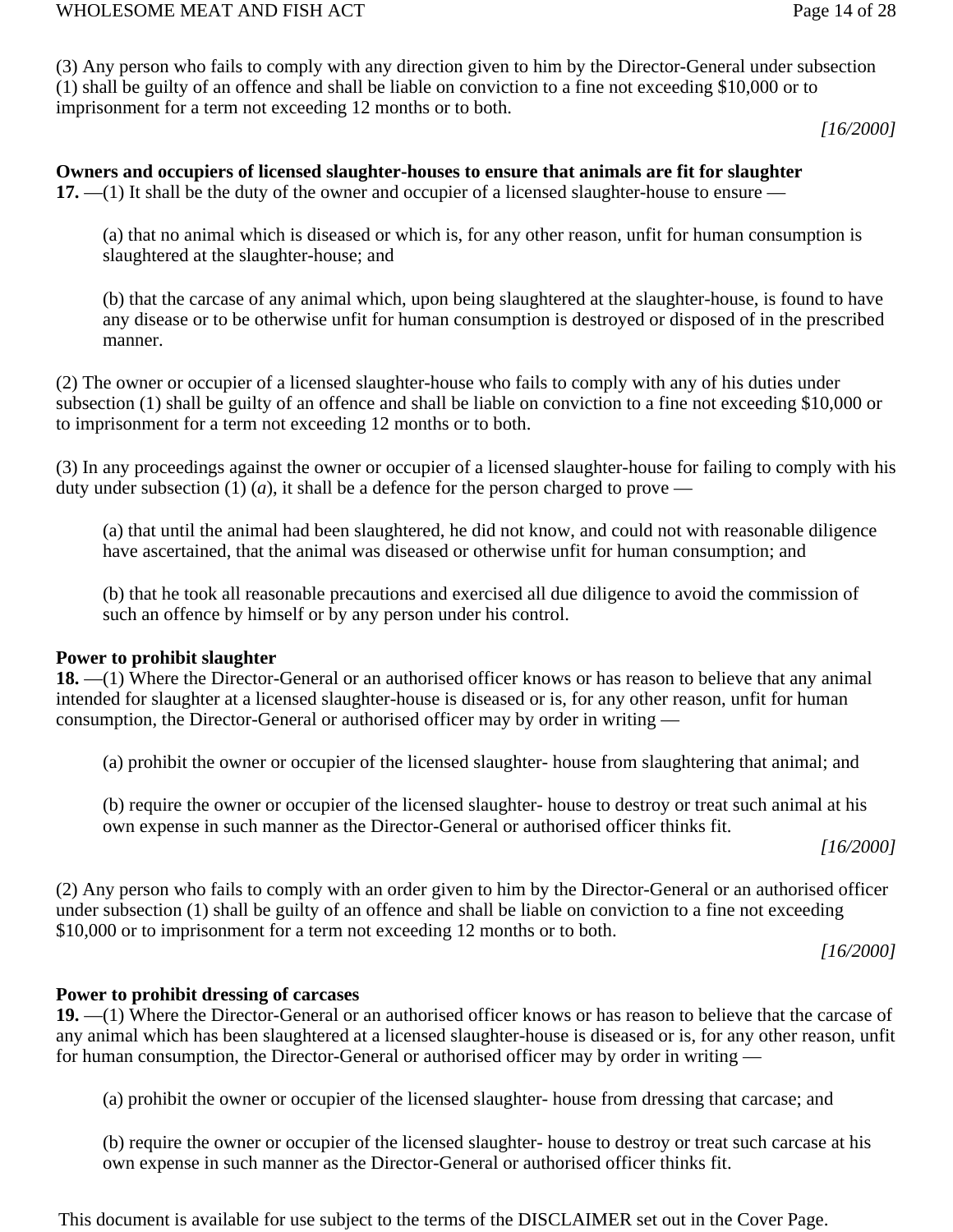#### WHOLESOME MEAT AND FISH ACT **Page 15 of 28**

*[16/2000]*

(2) Any person who fails to comply with an order given to him by the Director-General or an authorised officer under subsection (1) shall be guilty of an offence and shall be liable on conviction to a fine not exceeding \$10,000 or to imprisonment for a term not exceeding 12 months or to both.

*[16/2000]*

## **Marking, branding or tagging of carcases**

**20.** —(1) Before the carcase of any animal that has been slaughtered in a licensed slaughter-house is removed, it shall be marked, branded or tagged in the prescribed manner to denote that that animal has been slaughtered in compliance with section 11 (1) (*a*).

 $(2)$  Any person who —

(a) removes, without lawful excuse, the carcase of any animal that has been slaughtered in a licensed slaughter-house before that carcase is marked, branded or tagged in accordance with subsection (1);

(b) marks, brands or tags the carcase or any part of the carcase of an animal which was not slaughtered at a licensed slaughter-house with the intention of causing it to be believed that the animal was slaughtered at such a slaughter-house;

(c) makes or has in his possession any dye, plate or other instrument for the purpose of it being used or knowing or having reason to believe that it is intended to be used for the purpose of counterfeiting the mark, brand or tag of a licensed slaughter-house; or

(d) sells or exposes for sale or has in his possession for sale the carcase or any part of the carcase of an animal which was not slaughtered at a licensed slaughter-house but which —

(i) bears any mark, brand or tag which is intended to represent the mark, brand or tag of a licensed slaughter-house; or

(ii) is so marked, branded or tagged as to cause it to be believed that the animal was slaughtered in a licensed slaughter-house,

shall be guilty of an offence and shall be liable on conviction to a fine not exceeding \$10,000 or to imprisonment for a term not exceeding 12 months or to both.

(3) Subject to subsection (4), in any proceedings for an offence under subsection (2) (*d*), it shall be a defence for the person charged to prove —

(a) that the commission of the offence was due to the act or default of another person or to some other cause beyond his control; and

(b) that he took all reasonable precautions and exercised all due diligence to avoid the commission of such an offence by himself or by any person under his control.

(4) If in any case the defence provided by subsection (3) involves the allegation that the commission of the offence was due to the act or default of another person, the person charged shall not, without leave of the court, be entitled to rely on that defence unless, within a period ending 7 clear days before the hearing, he has served on the prosecutor a notice in writing giving such information as was then in his possession identifying or assisting in the identification of that other person.

## **Power to close slaughter-houses, processing establishments and cold stores**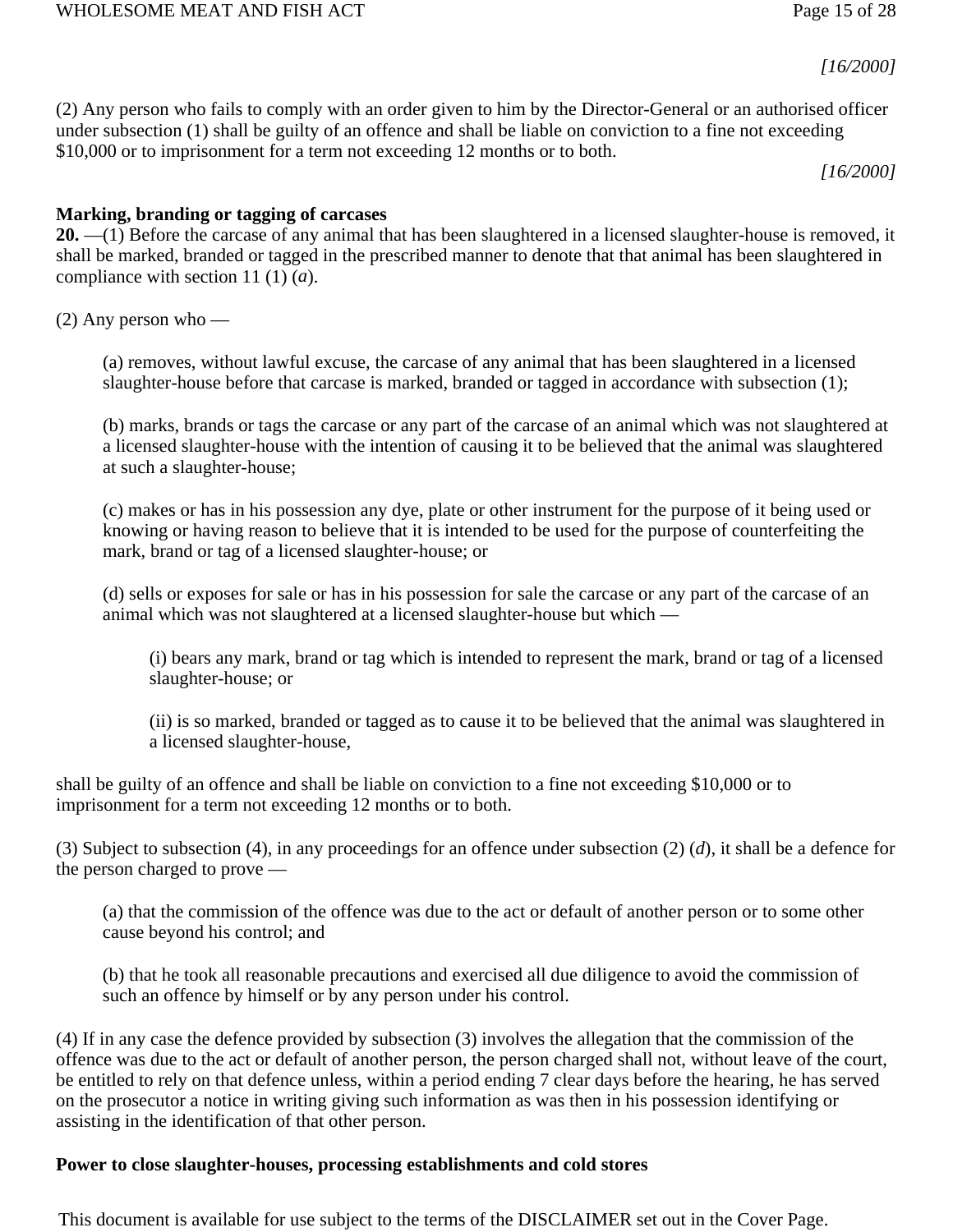WHOLESOME MEAT AND FISH ACT **Page 16 of 28** 

**21.** —(1) Where the Director-General or an authorised officer finds that any condition in a licensed slaughterhouse, processing establishment or cold store has become dangerous to health or may hinder in any manner the suppression of disease or that the licensed slaughter-house, processing establishment or cold store has been or is being kept in an unhygienic condition, the Director-General or authorised officer may —

(a) give written directives requiring that the slaughter-house, processing establishment or cold store, as the case may be, be closed for such time as the Director-General may determine; or

(b) give directives for the immediate stoppage of any slaughtering, processing or other work until he is satisfied that the owner or occupier of the slaughter-house, processing establishment or cold store, as the case may be, has taken action to render the slaughter-house, processing establishment or cold store in a clean and hygienic condition again.

*[16/2000]*

(2) The Director-General or an authorised officer shall, as soon as possible after he has given written directives under subsection (1) (*a*), inform the owner or occupier of the slaughter-house, processing establishment or cold store of the reasons why the directives were given.

*[16/2000]*

(3) Any person who fails to comply with any directive given to him by the Director-General or an authorised officer under subsection (1) shall be guilty of an offence and shall be liable on conviction to a fine not exceeding \$10,000 or to imprisonment for a term not exceeding 12 months or to both.

*[16/2000]*

# **PART IV**

# **SALE OF MEAT PRODUCTS AND FISH PRODUCTS**

# **Licensing of wholesale markets**

**22.** —(1) In this section, "wholesale market" means a place where any animal, meat product, fish or fish product is sold wholesale or through auction.

(2) No person shall use any premises or permit any premises to be used as a wholesale market unless he has been granted a licence by the Director-General to use those premises as such.

*[16/2000]*

 $(3)$  Any person who —

(a) uses any premises or permits any premises to be used as a wholesale market without a licence; or

(b) fails to comply with any of the conditions of his licence,

shall be guilty of an offence and shall be liable on conviction to a fine not exceeding \$10,000 or to imprisonment for a term not exceeding 12 months or to both.

(4) Sections 13, 14 and 15 shall apply, with the necessary modifications, to a licence required under this section as they apply to a licence required under section 11 or 12.

# **Sale of meat products and fish products**

**23.** —(1) No person shall sell or supply, or have in his possession for the purpose of selling or supplying, or advertise the sale or supply of, any meat product or fish product —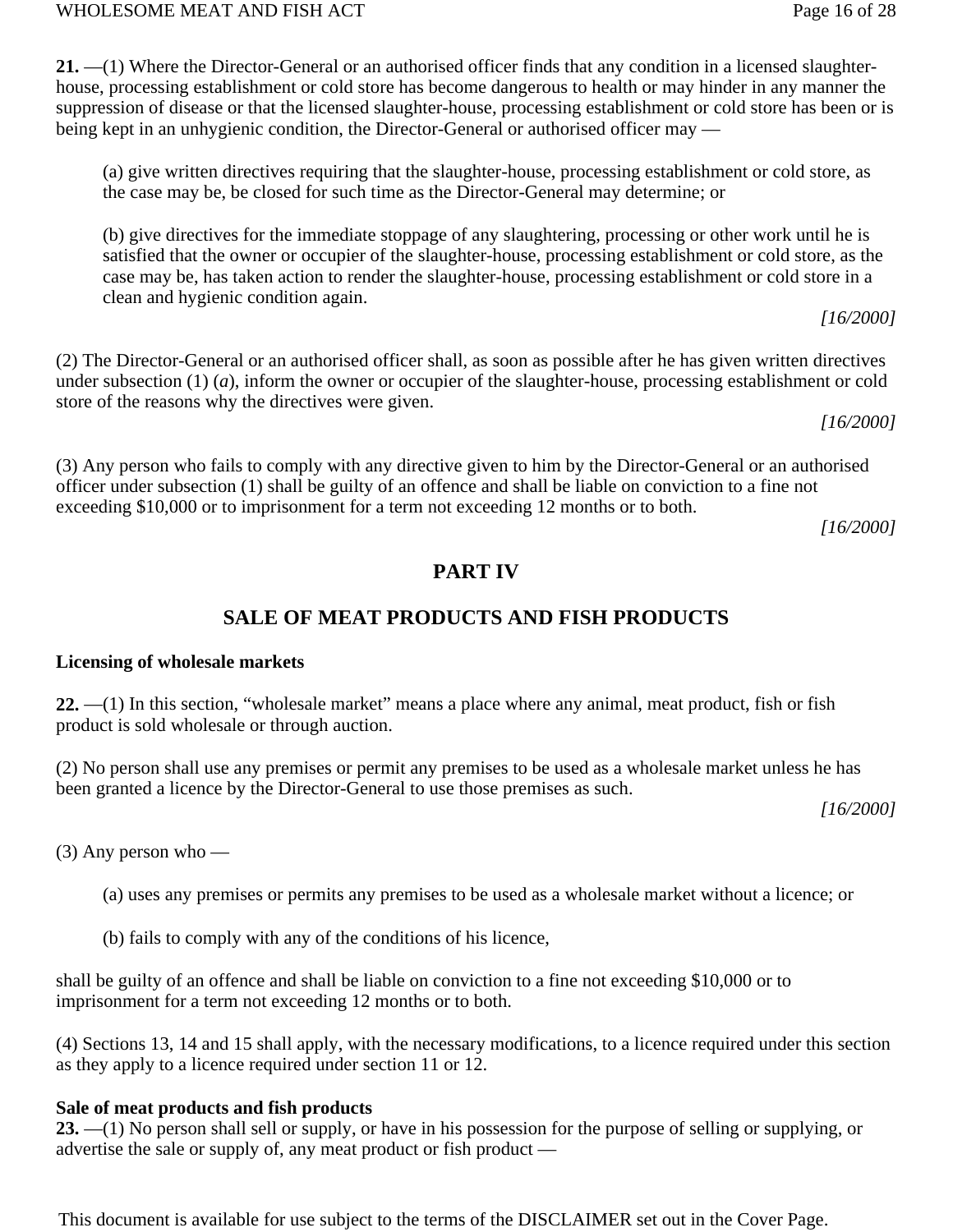(a) which has been imported in contravention of section 5 or 6;

(b) which has not been inspected, examined and certified by an authorised examiner as required under section 10;

(c) which has been derived from any animal that has been slaughtered in Singapore in contravention of section 11, 17 or 18;

(d) which has been —

- (i) processed in a processing establishment; or
- (ii) kept for any period of time in a cold store,

that has not been licensed under section 12;

(e) which has not been marked, branded or tagged in accordance with section 20;

(f) which has not been labelled in the prescribed manner or which has been labelled with any information that is false, inaccurate or misleading;

(g) which has been obtained from a wholesale market that has not been licensed under section 22; or

(h) which is diseased, adulterated or unfit for human consumption or which is otherwise in contravention of any of the other provisions of this Act or the rules.

(2) Any person who contravenes subsection (1) shall be guilty of an offence and shall be liable on conviction to a fine not exceeding \$50,000 or to imprisonment for a term not exceeding 2 years or to both and, in the case of a second or subsequent conviction, to a fine not exceeding \$100,000 or to imprisonment for a term not exceeding 3 years or to both.

(3) Subject to subsection (4), in any proceedings for an offence under subsection (2), it shall be a defence for the person charged to prove —

(a) that the commission of the offence was due to the act or default of another person or to some other cause beyond his control; and

(b) that he took all reasonable precautions and exercised all due diligence to avoid the commission of such an offence by himself or by any person under his control.

(4) If in any case the defence provided by subsection (3) involves the allegation that the commission of the offence was due to the act or default of another person, the person charged shall not, without leave of the court, be entitled to rely on that defence unless, within a period ending 7 clear days before the hearing, he has served on the prosecutor a notice in writing giving such information as was then in his possession identifying or assisting in the identification of that other person.

(5) For the purpose of this section, where any meat product or fish product is found on any premises used by any person for the sale of meat products or fish products or for the storage of meat products or fish products intended for sale, it shall be deemed to be in the possession of that person for sale until the contrary is proved.

# **PART V**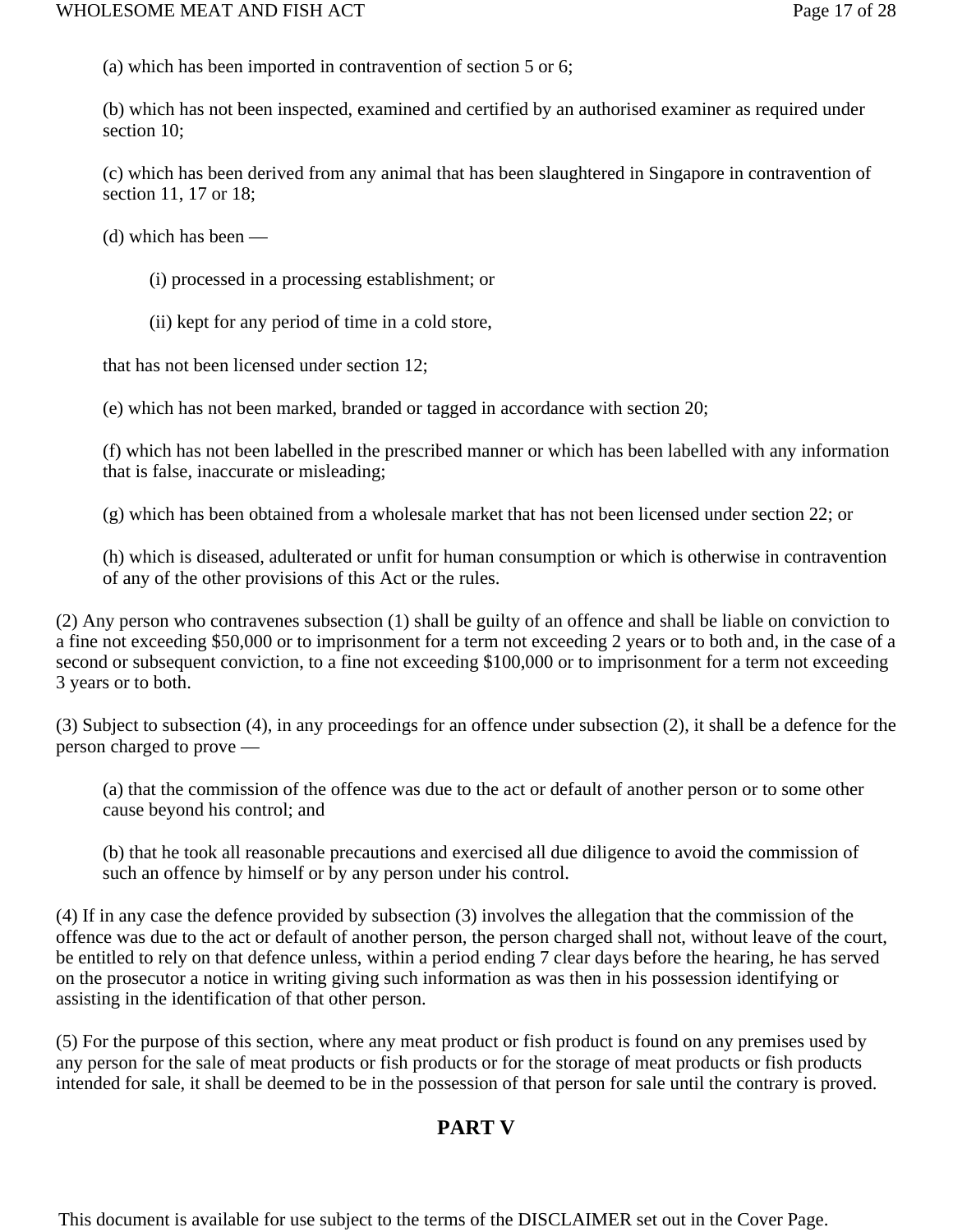# **POWERS OF ENFORCEMENT**

## **Power to require production of documents, etc.**

**24.** —(1) For the purpose of discharging his functions and duties under this Act and the rules, the Director-General or an authorised officer may at any time require any person —

(a) to produce to the Director-General or authorised officer for inspection or for the purpose of obtaining copies or extracts, or to provide the Director-General or authorised officer with copies or extracts of, any book, shipping bill, bill of lading or other document or record that the Director-General or authorised officer believes on reasonable grounds contains any information relevant to the administration or enforcement of this Act or the rules; or

(b) to furnish any information as the Director-General or authorised officer may reasonably require. *[16/2000]*

(2) The Director-General or an authorised officer may record any information furnished by any person under subsection  $(1)$  (*b*) as a statement which shall be admissible as evidence in any proceedings in connection with any offence under this Act or the rules.

*[16/2000]*

(3) Any person who fails to comply with any requirement made by the Director-General or authorised officer under subsection (1) (*a*) or (*b*) shall be guilty of an offence and shall be liable on conviction to a fine not exceeding \$10,000 or to imprisonment for a term not exceeding 12 months or to both.

*[16/2000]*

## **Powers of entry, search and seizure, etc.**

**25.** —(1) In discharging his functions and duties under this Act and the rules, the Director-General or an authorised officer may —

(a) at all reasonable times without warrant enter, search and inspect any premises, or stop, enter, search and inspect any conveyance, in which the Director-General or authorised officer believes on reasonable grounds there is any item to which this Act applies;

(b) inspect any item to which this Act applies that is found in any premises or conveyance entered into under paragraph (*a*);

(c) take, without payment, for the purpose of examination reasonable samples of any meat product or fish product that is found in any premises or conveyance entered into under paragraph (*a*); or

(d) seize and detain any item to which this Act applies that is found in any premises or conveyance entered into under paragraph (*a*) and that the Director-General or authorised officer believes on reasonable grounds is not in compliance with this Act or the rules or is otherwise connected with the commission of an offence under this Act or the rules.

*[16/2000]*

(2) For the purpose of subsection (1) (*a*), the Director-General or an authorised officer may —

(a) require the owner or occupier of any premises or conveyance being inspected to provide all reasonable assistance to the Director-General or authorised officer for the purpose of the inspection; and

(b) if the circumstances so warrant, with such assistance as he thinks necessary, break open any door, window, lock, fastener, hold, compartment, box, container, receptacle or any other thing.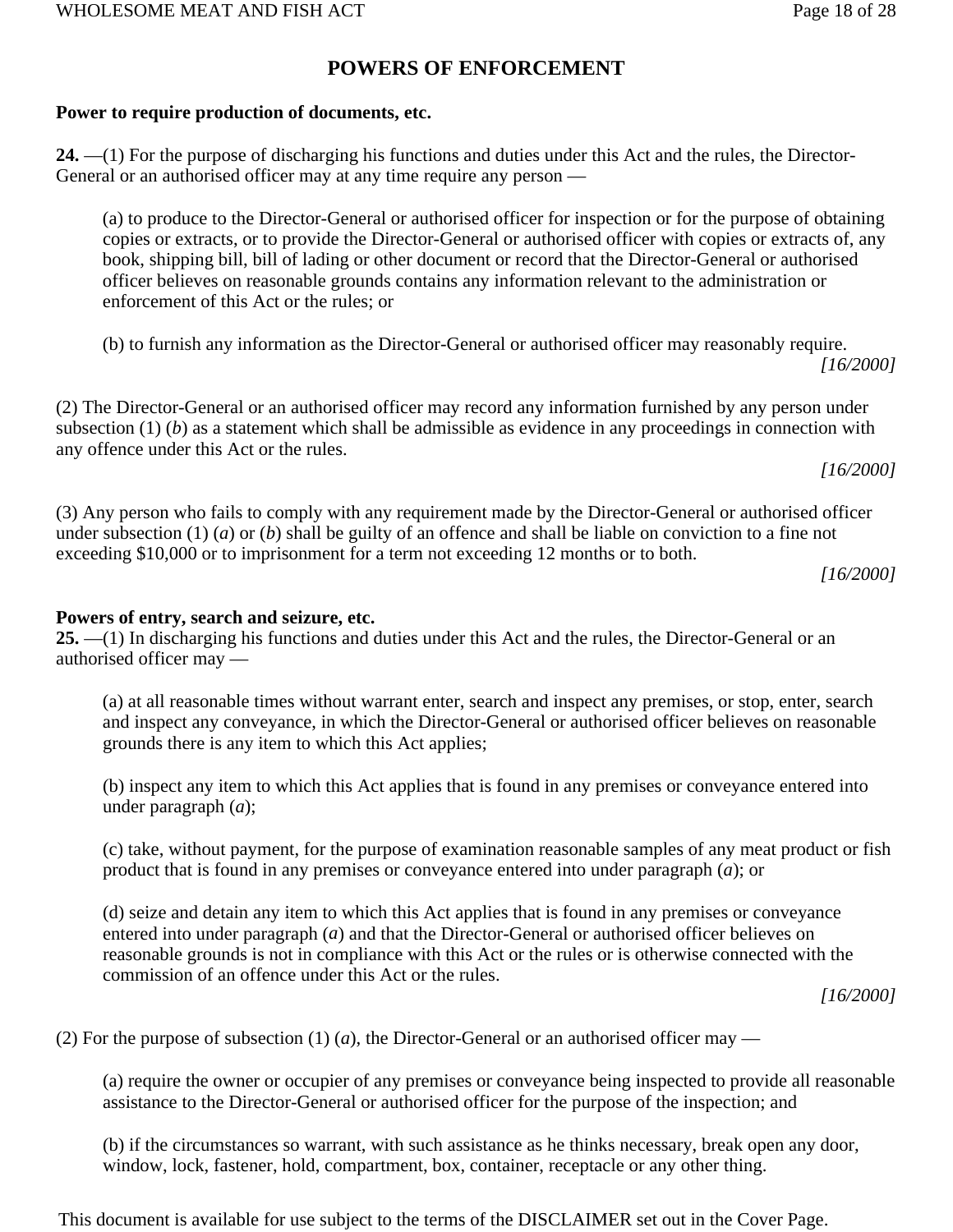#### WHOLESOME MEAT AND FISH ACT **Page 19 of 28**

*[16/2000]*

(3) Where the Director-General or an authorised officer seizes any item under subsection (1) (*d*), the Director-General or authorised officer shall forthwith give notice in writing of the seizure to the owner of the item seized or to the agent of such owner, if the name and address of such owner or agent thereof are known.

*[16/2000]*

(4) Any person aggrieved by the seizure of any item under subsection (1) (*d*) may, within 48 hours after the seizure, complain thereof to a Magistrate's Court.

(5) Upon hearing such complaint, the Magistrate's Court may —

(a) confirm the seizure wholly or in part;

(b) disallow the seizure wholly or in part;

(c) order that any item seized be restored to its owner, subject to any condition which the Court may think fit to impose to ensure that the item is preserved for any purpose for which it may subsequently be required; or

(d) order payment to be made to the owner of the item seized of such amount as the Court considers will compensate him for any loss or depreciation resulting from the seizure.

```
[16/2000]
```
(6) Any item seized under subsection (1) (*d*) may be kept or stored in the premises or conveyance where it was seized or may, at the direction of the Director-General or an authorised officer, be removed to any other place to be kept or stored thereat.

*[16/2000]*

(7) The Director-General or an authorised officer may mark, seal or label any item being detained under subsection (1) (*d*) in such manner as he thinks fit for the purpose of indicating that the item is under detention and may lock or seal the premises or conveyance in which the item is being detained.

*[16/2000]*

(8) Any person who fails to comply with any requirement made by the Director-General or an authorised officer under subsection (2) (*a*) shall be guilty of an offence and shall be liable on conviction to a fine not exceeding \$10,000 or to imprisonment for a term not exceeding 12 months or to both.

*[16/2000]*

(9) Any person who, without the authority of the Director-General or an authorised officer —

(a) interferes, tampers with, removes, distributes, sells, or otherwise disposes of any item seized or detained under subsection (1) (*d*) or alters, counterfeits, defaces, destroys, erases or removes any mark, seal or label placed by the Director-General or an authorised officer on such item under subsection (7); or

(b) opens, breaks or otherwise tampers with the lock or seal placed by the Director-General or an authorised officer on any premises or conveyance or part thereof under subsection (7),

shall be guilty of an offence and shall be liable on conviction to a fine not exceeding \$10,000 or to imprisonment for a term not exceeding 12 months or to both.

*[16/2000]*

# **Power to require destruction treatment or disposal of meat products or fish products found to be**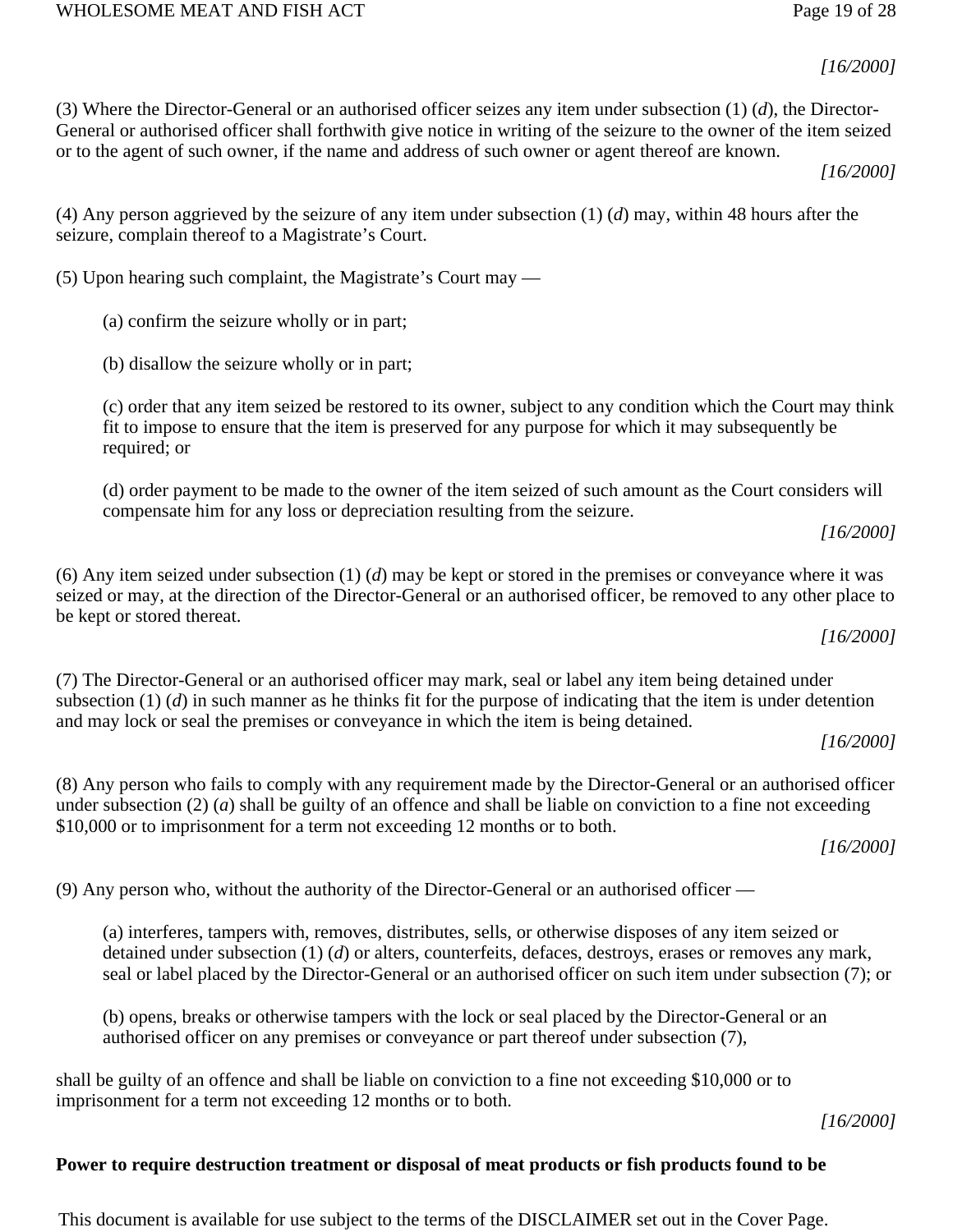#### such manner as the Director-General or authorised officer thinks fit, and the costs of an incidental thereto shall be borne by such owner or agent thereof.

(2) If a person to whom any direction under subsection (1) is given fails to comply with the direction —

(a) he shall be guilty of an offence and shall be liable on conviction to a fine not exceeding \$10,000 or to imprisonment for a term not exceeding 12 months or to both; and

(b) any authorised officer may take such steps as he thinks fit to secure the destruction, treatment or disposal of the meat product or fish product to which the direction relates and recover any costs and expenses reasonably incurred by him from that person.

**26.** —(1) Where the result of the examination of any sample taken from any meat product or fish product under

section 25 (1) (*c*) reveals that the meat product or fish product is diseased, adulterated or unfit for human consumption, the Director-General or an authorised officer may direct the owner of the meat product or fish product or the agent of such owner to destroy or treat or otherwise dispose of the meat product or fish product in

*[16/2000]*

# **Powers of arrest**

**diseased, etc.** 

**27.** —(1) The Director-General or any authorised officer, police officer or officer of customs may arrest without warrant any person committing or attempting to commit or whom he reasonably suspects of being engaged in committing or attempting to commit any offence under this Act or the rules, if —

- (a) the person refuses to furnish his name and address or furnishes an address out of Singapore; or
- (b) there are reasonable grounds for believing that the person has furnished a false name or address or that the person is likely to abscond.

*[16/2000]*

(2) The Director-General or any authorised officer, police officer or officer of customs making an arrest without warrant shall, subject to subsection (3), without unnecessary delay bring the person arrested before a Magistrate's Court.

*[16/2000]*

(3) No person who has been arrested by the Director-General or any authorised officer, police officer or officer of customs shall be released, except on his own bond or on bail or on the special order in writing of the Magistrate or the Director-General.

*[16/2000]*

# **PART VI**

# **MISCELLANEOUS**

#### **Obstructing officers in execution of their duties**

**28.** Any person who obstructs, hinders or impedes the Director-General or any authorised officer, police officer or officer of customs or any other person acting under the direction of the Director-General, in the performance or execution of his duty or anything which he is authorised, empowered or required to do under this Act or the rules shall be guilty of an offence and shall be liable on conviction to a fine not exceeding \$10,000 or to imprisonment for a term not exceeding 12 months or to both.

*[16/2000]*

This document is available for use subject to the terms of the DISCLAIMER set out in the Cover Page.

*[16/2000]*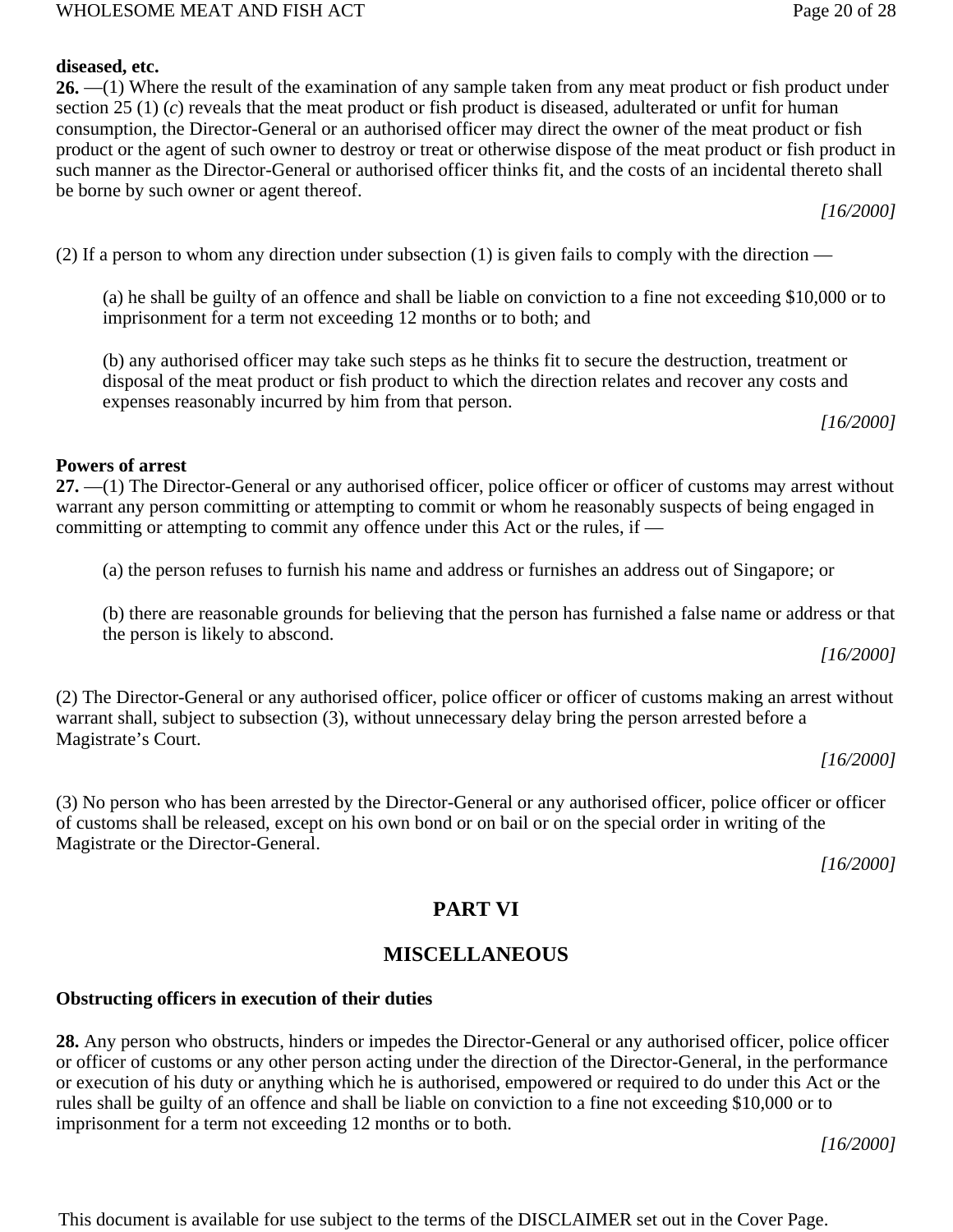## **Altering licence, permit or certificate**

**29.** Any person who —

(a) without lawful authority alters, forges, mutilates or defaces any licence, permit or certificate granted under this Act or the rules; or

(b) knowingly makes use of any licence, permit or certificate which has been so altered, forged, mutilated or defaced,

shall be guilty of an offence and shall be liable on conviction to a fine not exceeding \$10,000 or to imprisonment for a term not exceeding 12 months or to both.

#### **Penalty for false declaration, etc.**

**30.** Any person who, being required by this Act or the rules to make or furnish any declaration, statement, representation or information or to produce any permit or who, for the purpose of obtaining any licence, permit or certificate under this Act —

(a) makes or furnishes any declaration, statement, representation or information which is false in a material particular; or

(b) produces any licence, permit or certificate which he knows or has reason to believe is false in any material particular or has not been granted by the person by whom it purports to have been granted, or has been in any way altered or tampered with,

shall be guilty of an offence and shall be liable on conviction to a fine not exceeding \$10,000 or to imprisonment for a term not exceeding 12 months or to both.

#### **Offences committed by bodies corporate and by agents and servants**

**31.** —(1) Where an offence under this Act or the rules has been committed by a body corporate, a partnership or an unincorporated association of persons, any person who at the time of the commission of the offence was a director, manager, partner, secretary or other similar officer thereof, or was purporting to act in any such capacity shall be guilty of that offence unless he proves —

(a) that the offence was committed without his consent or connivance; and

(b) that he had exercised all such diligence to prevent the commission of the offence as he ought to have exercised having regard to the nature of his functions in that capacity and to all the circumstances.

(2) Where an offence under this Act or the rules is committed by any person acting as an agent or servant of another person, or being otherwise subject to the supervision or instruction of another person for the purposes of any employment in the course of which the offence was committed, that other person shall, without prejudice to the liability of the first-mentioned person, be liable under this Act or the rules in the same manner and to the same extent as if he had personally committed the offence if it is proved that the act which constituted the offence was committed with his consent or connivance or that it was attributable to any neglect on his part.

## **Forfeiture**

**32.** —(1) The court before which any person is tried for an offence under this Act or the rules may make an order for the forfeiture of any item which has been seized under the provisions of this Act if —

(a) the court is satisfied that —

(i) an offence under this Act or the rules has been committed; and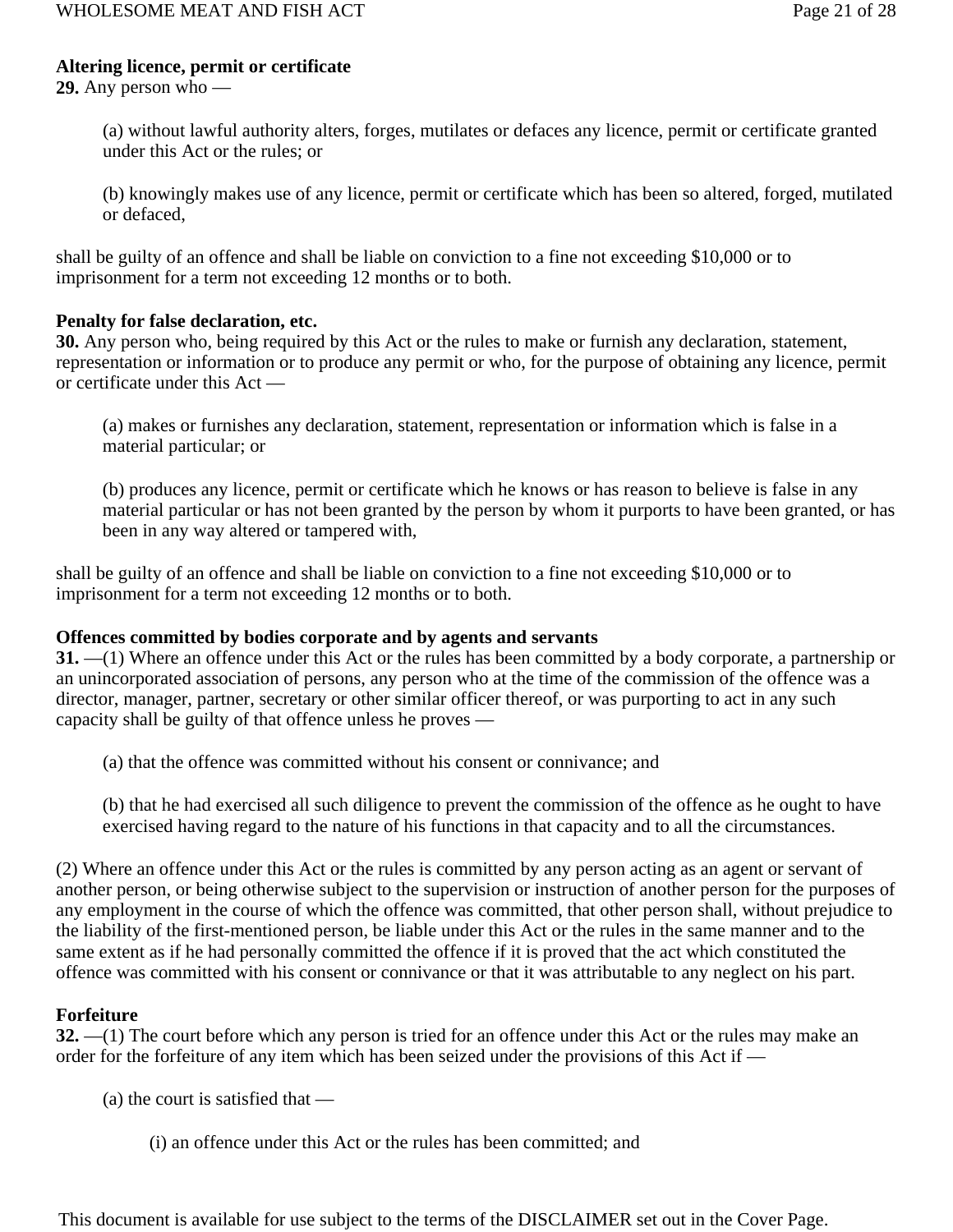(ii) the item seized was the subject-matter, or was used in the commission, of the offence; and

(b) having regard to the circumstances of the case, the court thinks it fit to order the forfeiture of the item.

(2) Where no party raises the question of forfeiture under subsection (1), the court shall consider the question on its own motion.

(3) The court may make an order under subsection (1) for the forfeiture of any item which has been seized under the provisions of this Act notwithstanding that no person may have been convicted of an offence.

(4) If the court, having regard to the circumstances of the case, does not think it fit to order the forfeiture of any item which has been seized under the provisions of this Act, the court shall order that the item be released to the owner thereof or the person entitled thereto.

(5) In the absence of any prosecution with regard to any item which has been seized under the provisions of this Act, the Director-General shall give to the person from whom the item was seized or to the owner of the item notice in writing that the item shall, on the expiration of 7 days of the date specified in the notice, be deemed to be forfeited unless a claim thereto is made before then in accordance with subsection (6).

*[16/2000]*

(6) A person asserting —

(a) that he is the owner of, or that he is entitled to, any item which has been seized under the provisions of this Act; and

(b) that the item is not liable to forfeiture,

may, personally or by his agent authorised in writing, give written notice to the Director-General that he claims the item.

*[16/2000]*

(7) On receipt of a notice under subsection (6), the Director-General may direct that the item be released to the person who has given the notice or may refer the matter to a court for decision.

*[16/2000]*

(8) Where no claim is received on the expiration of 7 days of the date specified in the notice referred to in subsection (5), the item to which the notice relates shall be deemed to be forfeited.

(9) Where the owner of any item seized under the provisions of this Act consents to its disposal, the item shall thereupon be deemed to be forfeited.

(10) Any item forfeited or deemed to be forfeited under this section shall be delivered to an authorised officer and shall be disposed of in such manner as the Director-General thinks fit.

*[16/2000]*

## **Form and authentication of notices, orders and other documents**

**33.** —(1) All notices, orders and other documents of whatsoever nature which the Director-General is empowered to give by this Act or the rules may be in such form as the Director-General may determine, and may be given by any authorised officer.

*[16/2000]*

(2) Where any such notice, order or document requires authentication —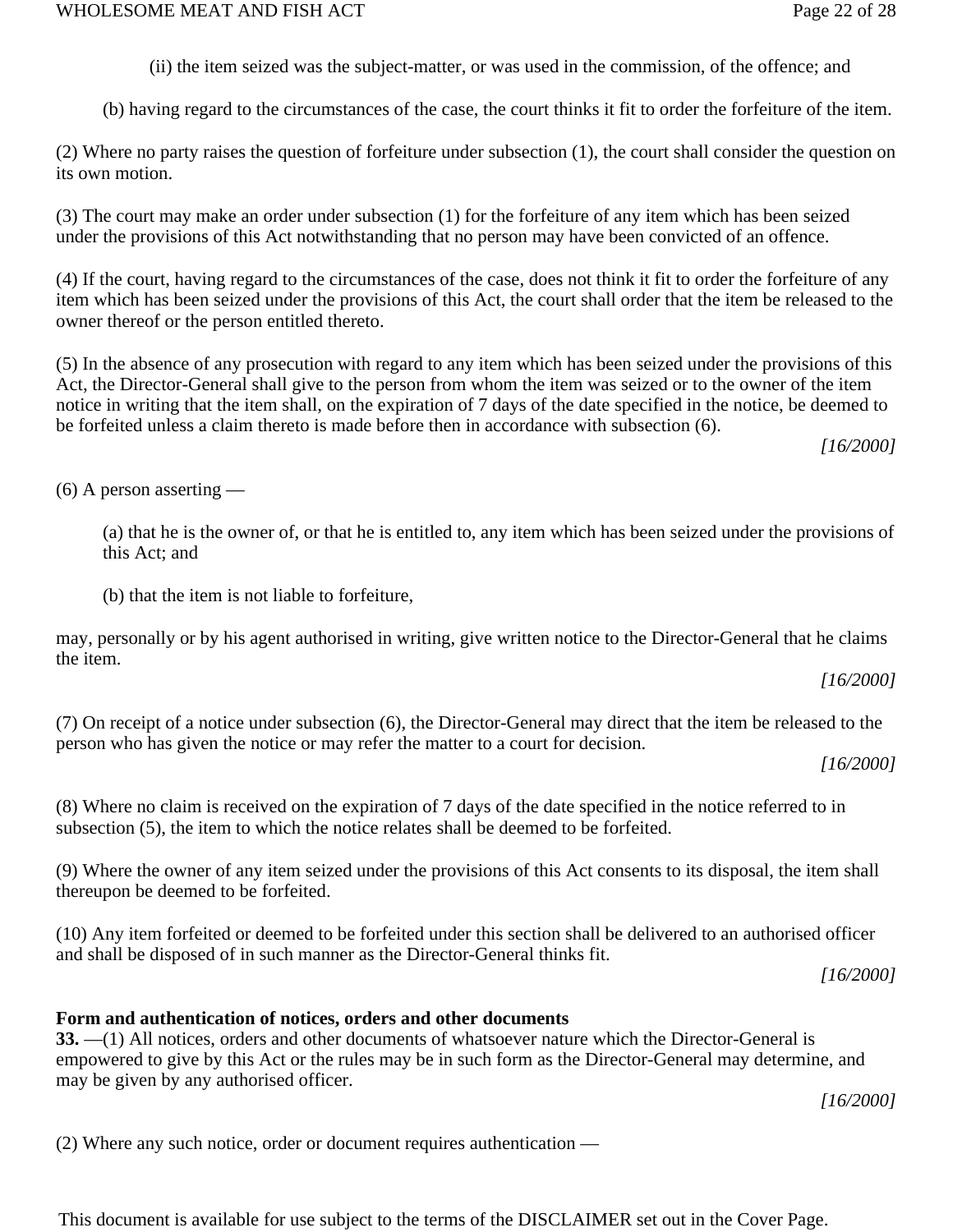- (a) the signature of the Director-General or an authorised officer; or
- (b) an official facsimile of such signature,

appended thereto shall be sufficient authentication.

*[16/2000]*

# **Inaccuracies in documents**

**34.** —(1) No misnomer or inaccurate description of any person, premises, building, street, place, vehicle or other conveyance named or described in any notice, order or document prepared, issued or served under or for the purposes of this Act or the rules shall in any way affect the operation of this Act or any such rules as respects that person, premises, building, street, place, vehicle or other conveyance if that person, premises, building, street, place, vehicle or other conveyance is so designated in the notice, order or document as to be identifiable.

(2) No proceedings taken under or by virtue of this Act or any rules shall be invalid for want of form.

# **Service of documents**

**35.** —(1) Any notice, order or document required or authorised by this Act or the rules to be served on any person, and any summons issued by a court against any person in connection with any offence under this Act or the rules may be served on the person —

(a) by delivering it to the person or to some adult member or employee of his family or household at his last known place of residence;

(b) by leaving it at his usual or last known place of residence or place of business in an envelope addressed to the person;

(c) by sending it by registered post addressed to the person at his usual or last known place of residence or place of business; or

(d) in the case of an incorporated company, a partnership or a body of persons —

(i) by delivering it to the secretary or other like officer of the company, partnership or body of persons at its registered office or principal place of business; or

(ii) by sending it by registered post addressed to the company, partnership or body of persons at its registered office or principal place of business.

(2) Any notice, order, document or summons sent by registered post to any person in accordance with subsection (1) shall be deemed to be duly served on the person at the time when the notice, order, document or summons, as the case may be, would in the ordinary course of post be delivered and, in proving service of the notice, order, document or summons, it shall be sufficient to prove that the envelope containing the same was properly addressed, stamped and posted by registered post.

(3) Any notice, order or document required or authorised by this Act or the rules to be served on the owner or occupier of any premises or any summons issued by a court against any such owner or occupier in connection with any offence under this Act or the rules may be served by delivering it or a true copy thereof to some adult person on the premises or, if there is no such person on the premises to whom it can with reasonable diligence be delivered, by affixing the notice, order, document or summons to some conspicuous part of the premises.

(4) Any notice, order or document required or authorised by this Act or the rules to be served on the owner or occupier of any premises or any summons issued by a court against any such owner or occupier in connection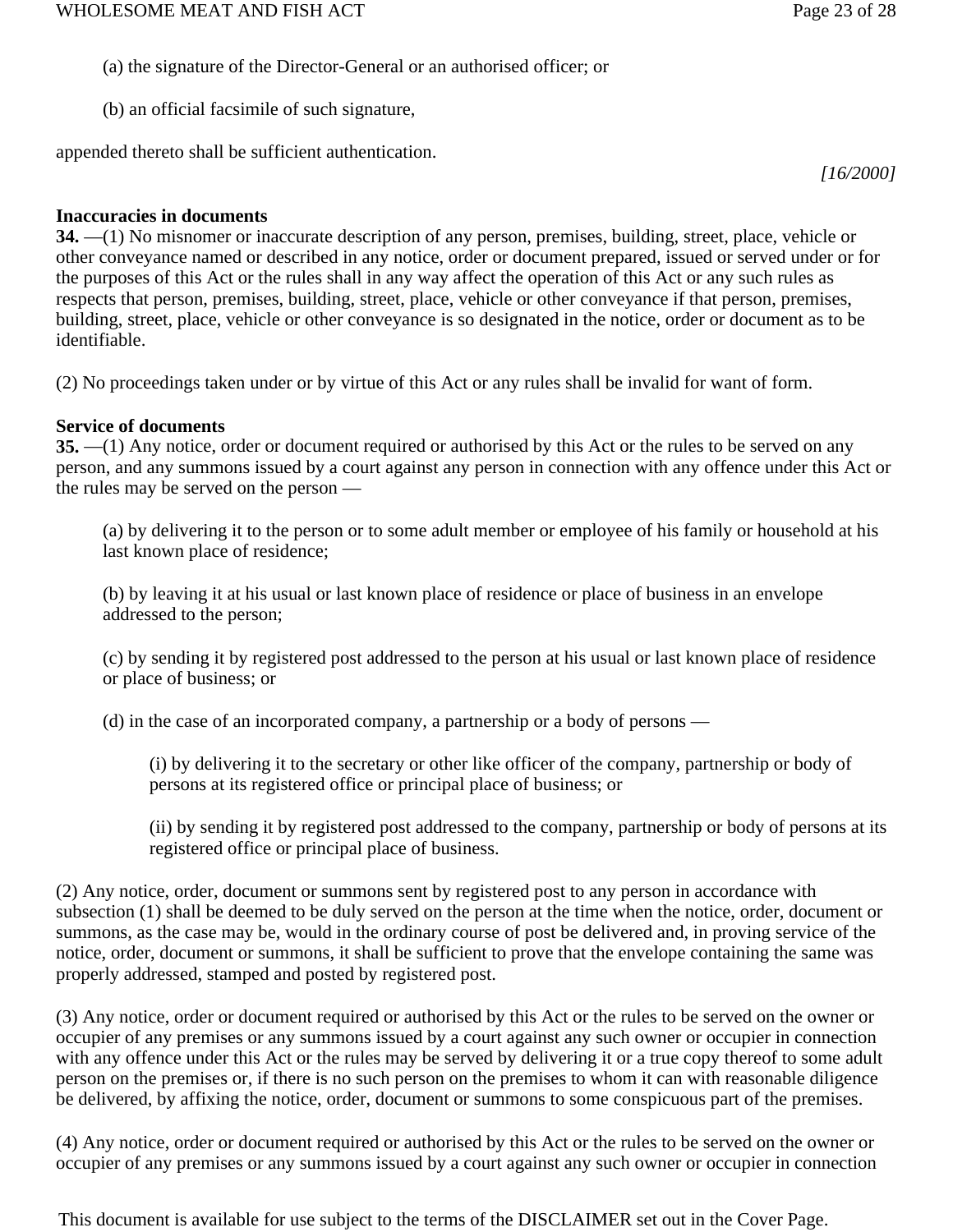with any offence under this Act or the rules shall be deemed to be properly addressed if addressed by the description of the owner or occupier of the premises without further name or description.

## **Protection from liability**

**36.** No suit or other legal proceedings shall lie against the Director-General or any authorised officer, police officer or officer of customs or any other person acting under the direction of the Director-General for anything which is in good faith done in the execution or purported execution of this Act or the rules.

*[16/2000]*

## **Jurisdiction of Courts**

**37.** Notwithstanding anything to the contrary contained in the Criminal Procedure Code (Cap. 68), a District Court or a Magistrate's Court shall have jurisdiction to try any offence under this Act or the rules and to impose the full penalty or punishment in respect of any such offence.

#### **Evidence**

**38.**  $-$ (1) Subject to subsection (3)  $-$ 

(a) a document or certificate purporting to be report under the hand of the Director-General or an authorised officer upon any matter or thing in connection with the administration or enforcement of this Act or with any investigation carried out under this Act shall be admissible as evidence in any proceedings under this Act and shall be prima facie evidence of the facts stated therein; and

(b) a certificate of an authorised examiner stating that he has analysed or examined any meat product or fish product and stating the result of his analysis or examination shall be admissible in evidence in any proceedings for an offence under this Act as prima facie evidence of the facts stated therein and of the correctness of the result of the analysis or examination.

*[16/2000]*

(2) For the purposes of this section, a document purporting to be a certificate referred to in subsection (1) on its production by the prosecution shall, unless the contrary is proved, be deemed to be such a certificate.

(3) A certificate referred to in subsection (1) shall not be received in evidence in pursuance of that subsection unless the person charged has been given —

(a) a copy of the certificate; and

(b) notice of the intention of the prosecution to produce the certificate as evidence in the proceedings,

not less than 10 clear days before the commencement of the proceedings.

(4) Where a certificate of the Director-General, an authorised officer or an authorised examiner is admitted in evidence under subsection (1), the person charged may require the Director-General, authorised officer or authorised examiner to be called as a witness for the prosecution and be cross-examined as if he had given evidence of the matters stated in the certificate.

*[16/2000]*

# **Composition of offences**

**39.** —(1) The Director-General or any officer authorised in writing in that behalf by the Minister may, in his discretion, compound any offence under this Act or the rules which is prescribed as a compoundable offence by collecting from a person reasonably suspected of having committed the offence a sum of money not exceeding \$1,000.

*[16/2000]*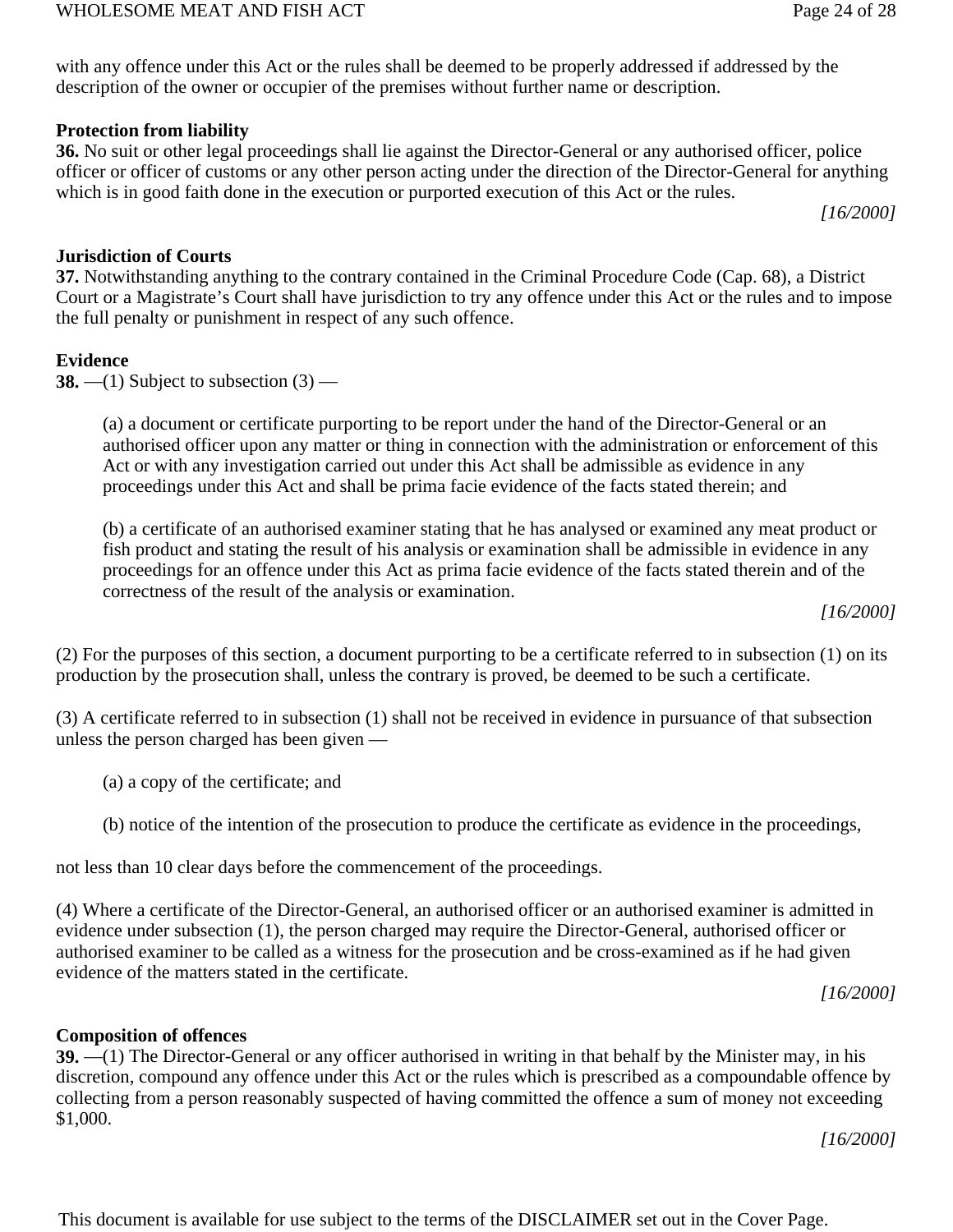# WHOLESOME MEAT AND FISH ACT Page 25 of 28

(2) On payment of such sum of money, no further proceedings shall be taken against such person in respect of the offence.

# **Exemption**

**40.** The Director-General may, in his discretion, either permanently or for such period as he may think fit, exempt any person or premises or any class of persons or premises from any of the provisions of this Act or the rules.

*[16/2000]*

# **Fees, etc., payable to Authority**

**41.** All fees, charges, composition fines and moneys collected under this Act or any rules shall be paid to the Authority.

*[40A [16/2000]*

# **Rules**

**42.** —(1) The Minister may make rules for carrying out the purposes of this Act and for any matter which is required under this Act to be prescribed.

(2) Without prejudice to the generality of subsection (1), the Minister may make rules —

(a) prescribing the particulars, information and documents to be furnished with any application made under this Act;

(b) prescribing the form to be used for any purpose under this Act;

(c) prescribing the fees to be charged for the purposes of this Act;

(d) providing for —

(i) the inspection of premises subject to this Act and of conveyances used for the carriage of animals, fish, meat products and fish products; and

(ii) the inspection, examination and certification of animals, fish, meat products and fish products;

(e) providing for the authorisation of an authorised examiner, the conditions to be complied with by an authorised examiner and the withdrawal of any such authorisation;

(f) prescribing the powers and functions of authorised officers and authorised examiners;

(g) providing for the certification of meat products and fish products intended for export and the conditions under which such certificates may be withdrawn;

(h) regulating or prohibiting the administration of drugs or other substances to animals before slaughter;

(i) regulating or prohibiting the acceptance at slaughter-houses of animals for slaughter which are diseased or otherwise unfit for use in the production of meat products;

(j) regulating the manner in which animals intended for slaughter, fish, meat products and fish products are to be conveyed from place to place and providing for the inspection of conveyances carrying or intended to be used for carrying animals, fish, meat products and fish products;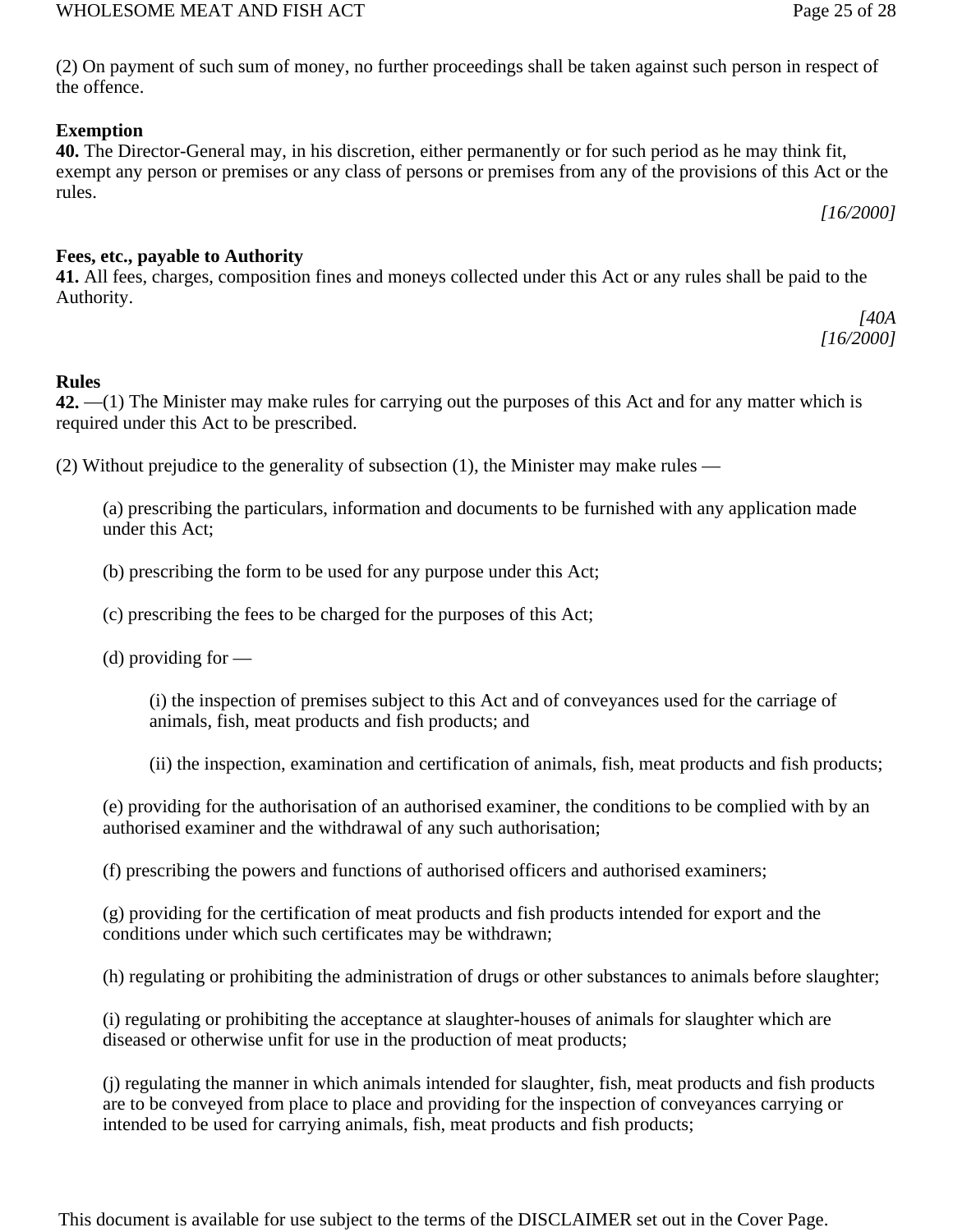(k) regulating and controlling the processing and packing of meat products or fish products in licensed processing establishments;

(l) prescribing requirements for the chilling, freezing and storage of any meat product or fish product and providing for the approval of any material used in packing any product;

 $(m)$  regulating —

(i) the construction, lighting, ventilation, air temperature, cleansing, drainage, water supply, maintenance and good management of premises subject to this Act;

(ii) the construction, cleansing and maintenance of all fixtures, appliances, instruments, utensils and things connected or used therewith or connected with the management thereof; and

(iii) the hygiene requirements to be observed by or in relation to any person working therein so far as concerns the clothing, conduct and health of such person;

(n) regulating and controlling the application of chemicals, drugs and other substances to meat products or fish products and the use of ingredients in the processing of meat products or fish products;

(o) requiring information as to the nature and quantity of chemicals, drugs or other substances which have been applied to any meat product or fish product or of the ingredients which have been used in the processing of any meat product or fish product to be shown on the labels of such products;

(p) prescribing the mode of dealing with animals and fish which are diseased or otherwise unfit for use in the production of meat products or fish products;

(q) requiring that any meat product or fish product intended for export should conform to the requirements of the country to which it is to be exported, and prohibiting or restricting the export of any such product unless the prescribed requirements are complied with;

(r) providing for the handling and treatment of live animals intended for slaughter for human consumption;

(s) regulating methods for the slaughter of animals;

(t) providing for the standards of dressing animals slaughtered in licensed slaughter-houses;

(u) regulating and controlling the import of animals, fish, meat products and fish products into Singapore and prescribing the mode of dealing with such animals, fish, meat products and fish products upon their entry into Singapore;

(v) prescribing the procedure for the taking and analysis of samples under this Act;

(w) prescribing the offences which may be compounded and the method and procedure by which such offences may be compounded; and

(x) empowering the Director-General to issue, from time to time, such directives as the Director-General may consider necessary for the proper control and management of slaughter-houses, processing establishments and cold stores or for any matter connected with the provisions of this Act.

*[16/2000]*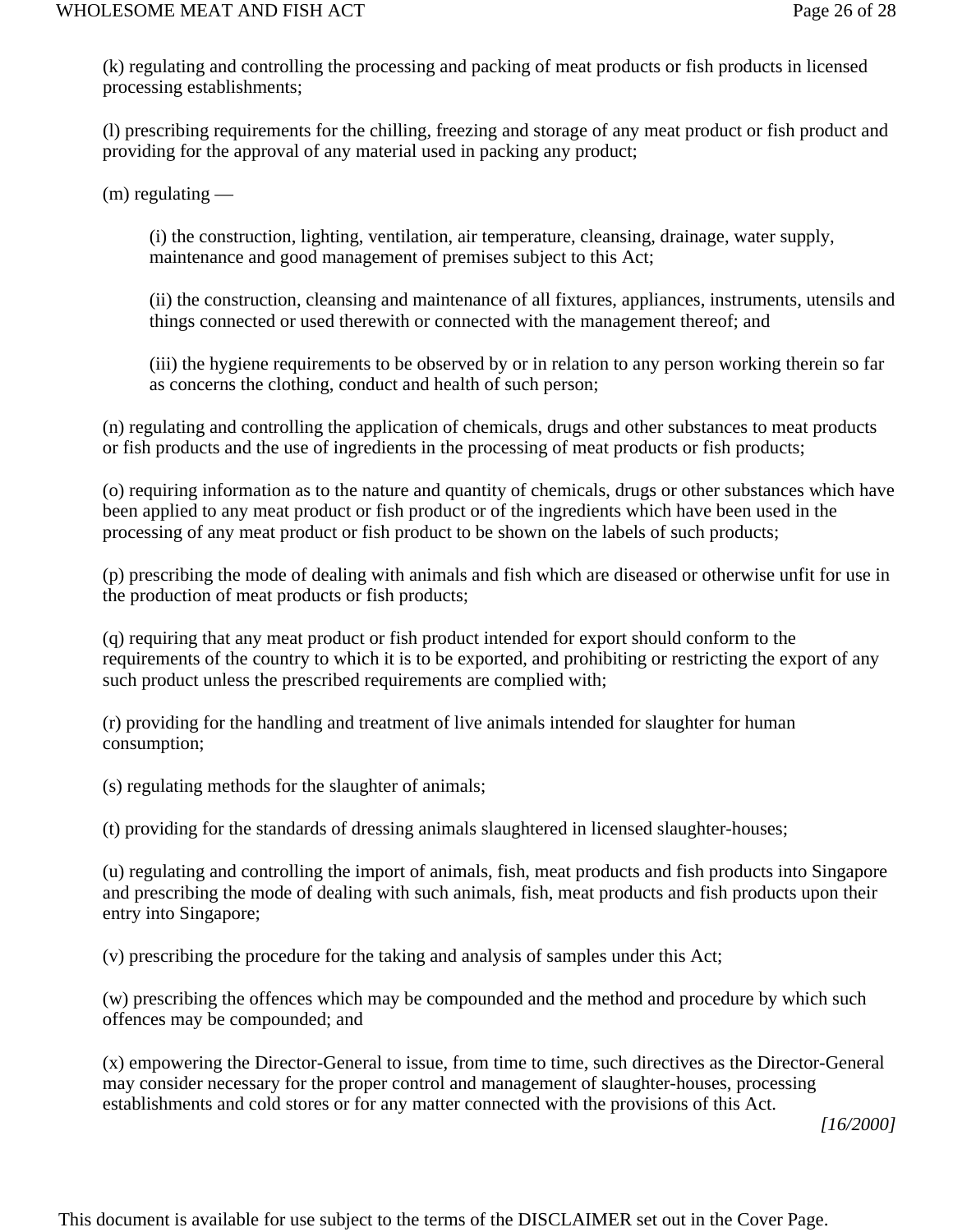(3) The Minister may, in making any rules, provide that any contravention of, or failure or neglect to comply with, any provision of the rules or any directive issued by the Director-General pursuant to the rules shall be an offence and may prescribe the fine with which the offence shall be punishable, except that no such fine shall exceed for any one offence, the sum of \$10,000 and, in the case of a continuing offence, the sum of \$100 for every day or part thereof during which the offence continues after conviction.

*[16/2000]*

*[41*

(4) All rules made under this Act shall be presented to Parliament as soon as possible after publication in the *Gazette*.

#### **Transitional provisions**

**43.** Any licence, permit, document, application, approval, permission, order, direction, ruling or notice issued, made, given or approved by the relevant authority under —

- (a) the repealed Slaughter-houses and Meat Processing Factories Act (Cap. 307, 1985 Ed.); or
- (b) any rules made under the repealed paragraphs (*n*), (*o*) and (*p*) of section 7 (2) of the Fisheries Act,

shall, so far as it is not inconsistent with the provisions of this Act and except as otherwise expressly provided in this Act or in any other written law, continue and be deemed to have been prepared, made, granted or approved under the corresponding provisions of this Act.

*[42*

#### **LEGISLATION HISTORY 1 Act 5 of 1999 — Wholesome Meat and Fish Act 1999 Act 5 of 1999**

| Date of First Reading             | 23.11.98 (Bill No. 52/98 published on 24.11.98) |
|-----------------------------------|-------------------------------------------------|
| Date of Second and Third Readings | 20.1.99                                         |
| Date of commencement              | 10.12.99                                        |

## **2 Act 16 of 2000 — Agri-food and Veterinary Authority Act 2000**

(Consequential amendments made by)

| Date of First Reading             | 21.2.2000 (Bill No. 11/2000 published on 22.2.2000) |
|-----------------------------------|-----------------------------------------------------|
| Date of Second and Third Readings | : 17.3.2000                                         |
| Date of commencement              | $\therefore$ 1.4.2000                               |

# **COMPARATIVE TABLE**

## COMPARATIVE TABLE

The following provisions in the Wholesome Meat and Fish Act 1999 (Act 5 of 1999) have been renumbered by the Law Revision Commissioners in this 2000 Revised Edition.

This Comparative Table is provided for the convenience of users. It is not part of the Wholesome Meat and Fish Act.

#### **2000 Ed**. **Act 5 of 1999**